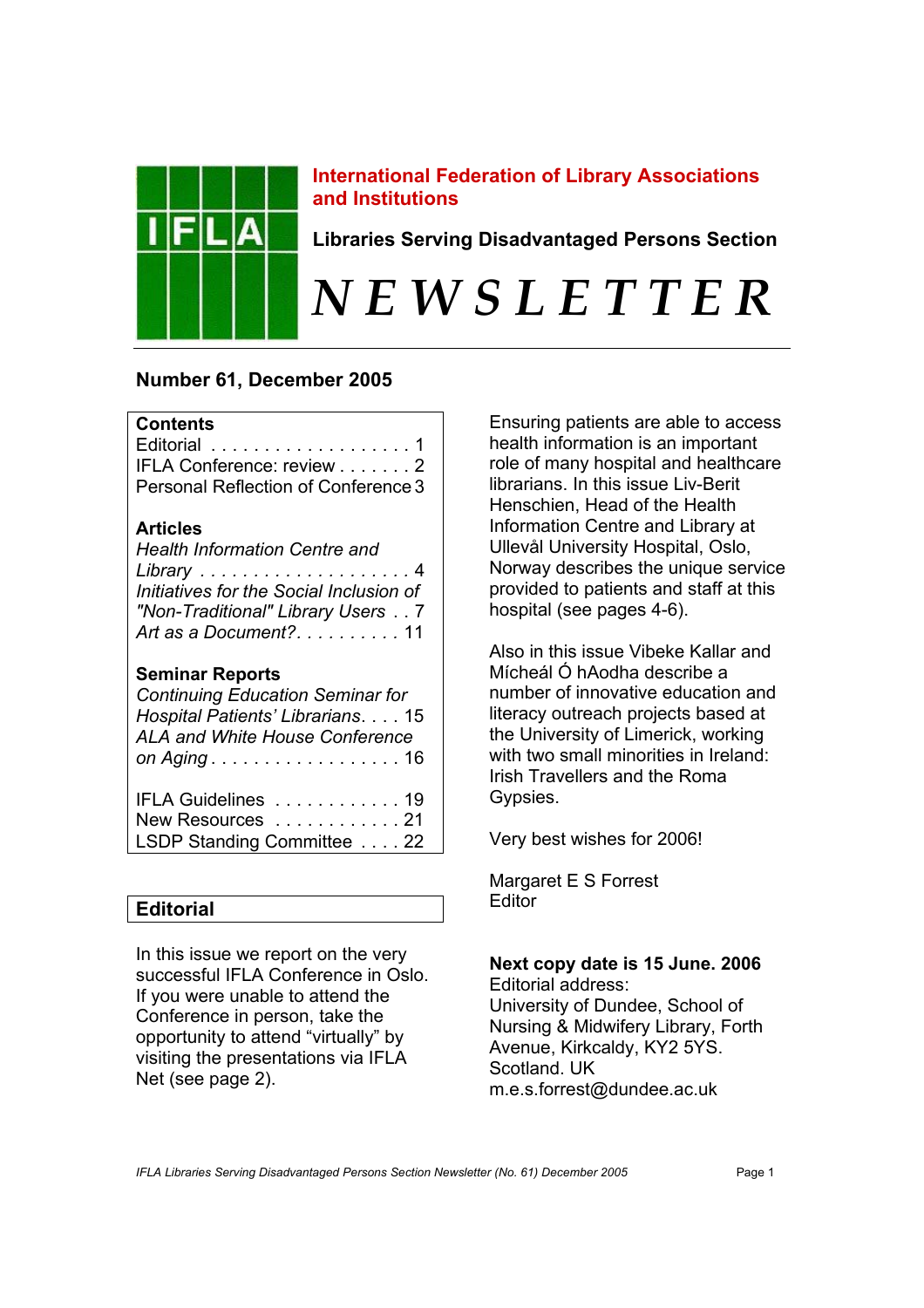# **IFLA Conference Review**



World Library and Information Congress: 71st IFI A General Conference and **Council** 

## *"Libraries - a voyage of discovery"*

## August 14th - 18th 2005, Oslo, Norway

The LSDP Section programme at this year's IFLA General Conference and Council focussed on the theme of accessible libraries. The title of our session is *"***Equal Access to Libraries = Opportunity for All***".* The full text of the presentations is available from the IFLA Conference website at

<http://www.ifla.org/IV/ifla71/Program> me.htm

## **National accessibility strategies for persons with disabilities**

Mogens Wiederholt (Equal Opportunities Centre for Disabled Persons (Center for Ligebehandling af Handicappede), Copenhagen, Denmark).

<http://www.ifla.org/IV/ifla71/papers/1> 82e-Wiederholt.pdf

## **Access to libraries checklist: a practical tool**

Gyda Skat Nielsen (Bibliotekerne I Sollerod, Holte, Denmark) and Birgitta Irvall (Swedish Library of Talking Books and Braille, Enskede, Sweden).

Abstract: In many countries disabled people are not able to use libraries on equal terms with all other citizens. In order to support libraries to develop equal access, a checklist has been prepared. Developed by the IFLA Standing Committee of Libraries Serving Disadvantaged Persons (LSDP), it is designed as a practical tool for all types of libraries to assess existing levels of accessibility to buildings, services, materials and programs and to enhance accessibility when needed. <http://www.ifla.org/IV/ifla71/papers/1> 13e-Nielsen\_Irval.pdf

**Towards an accessible academic library: using the IFLA checklist**  Margaret Forrest (University of Dundee, UK).

## Abstract:

This paper describes and analyses the experience of applying the IFLA checklist, "Access to libraries for persons with disabilities" to an academic library, Fife Campus Library at the School of Nursing and Midwifery, University of Dundee, Scotland. An introduction to disability legislation in the United Kingdom provides the legal framework for this paper and is recognised as an important incentive for libraries to improve their services to disabled people. A number of physical and attitudinal barriers to good practice are considered and the value of using the IFLA Checklist in overcoming some of these barriers and working towards an accessible academic library is promoted. <http://www.ifla.org/IV/ifla71/papers/0> 95e-Forrest.pdf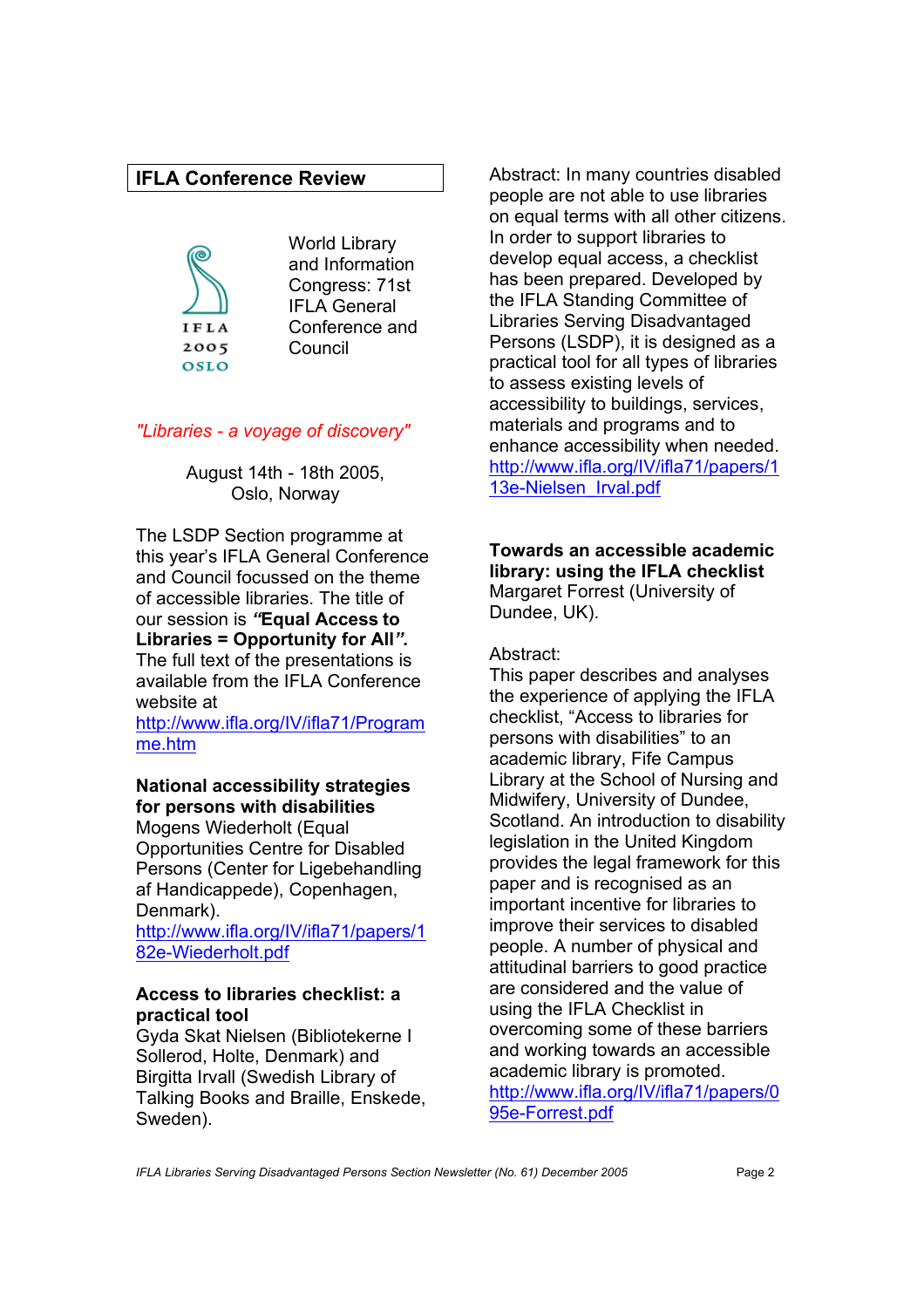## **Personal Reflection of Conference**

## **Margaret E.S. Forrest**

I attended the IFLA conference with financial assistance from the UK Chartered Institute of Library and Information Professionals and the University of Dundee. In this brief report I have focussed on my impressions of the exhibitions, posters, visits and presentations of the Conference.

The exhibition and poster sessions at the conference were excellent. I visited the exhibition area several times and each time came away with a clutch of leaflets and brochures to follow up at work. I was especially impressed with the poster sessions and the diversity of interests covered in such a small area of the exhibition floor. As I work in an academic library, I was very interested to hear about SmartLibrary, a mobile service enabling patrons to locate items at the University of Oulu in Finland. Bibtutor, a project based at the University of Heidelberg in Germany, is very relevant to the information literacy teaching in which I am involved with nursing students at Dundee University and I would like to explore this further.

I was very fortunate in being able to visit the Health Information Centre at Ulleval University Hospital (see article by Liv-Berit Henschien in this Newsletter). This modern, purposebuilt centre houses the patients' library and a health information centre, in additional to meeting rooms specifically for self help groups.

The social and cultural events during the conference programme encouraged delegates to see beyond the library and information world and appreciate the rich and fascinating culture of Norway. The event at the Norwegian Museum of Cultural History was an evening to remember: with glorious summer sunshine, exploring an out-door museum and enjoying a wide variety of music and dance while mingling with friends and acquaintances from the conference.

IFLA Net provides an excellent guide to the Conference and I know I will be returning many times to the website to re-read the conference papers. As a deaf delegate I found it very difficult to hear the presentations, and so I particularly benefited from the papers being made available on the web. Although I was usually able to sit near the front in most sessions I attended, there was no loop induction system available for hearing impaired delegates.

My overall impression of the Oslo Conference is very positive and I feel I came away with many new ideas and information which I would like to put to good use both in my own library workplace and in the work I do for the CILIP Health Libraries Group and the IFLA LSDP Section. The city of Oslo provided an excellent venue and the volunteers an excellent and friendly support for delegates.

oooOooo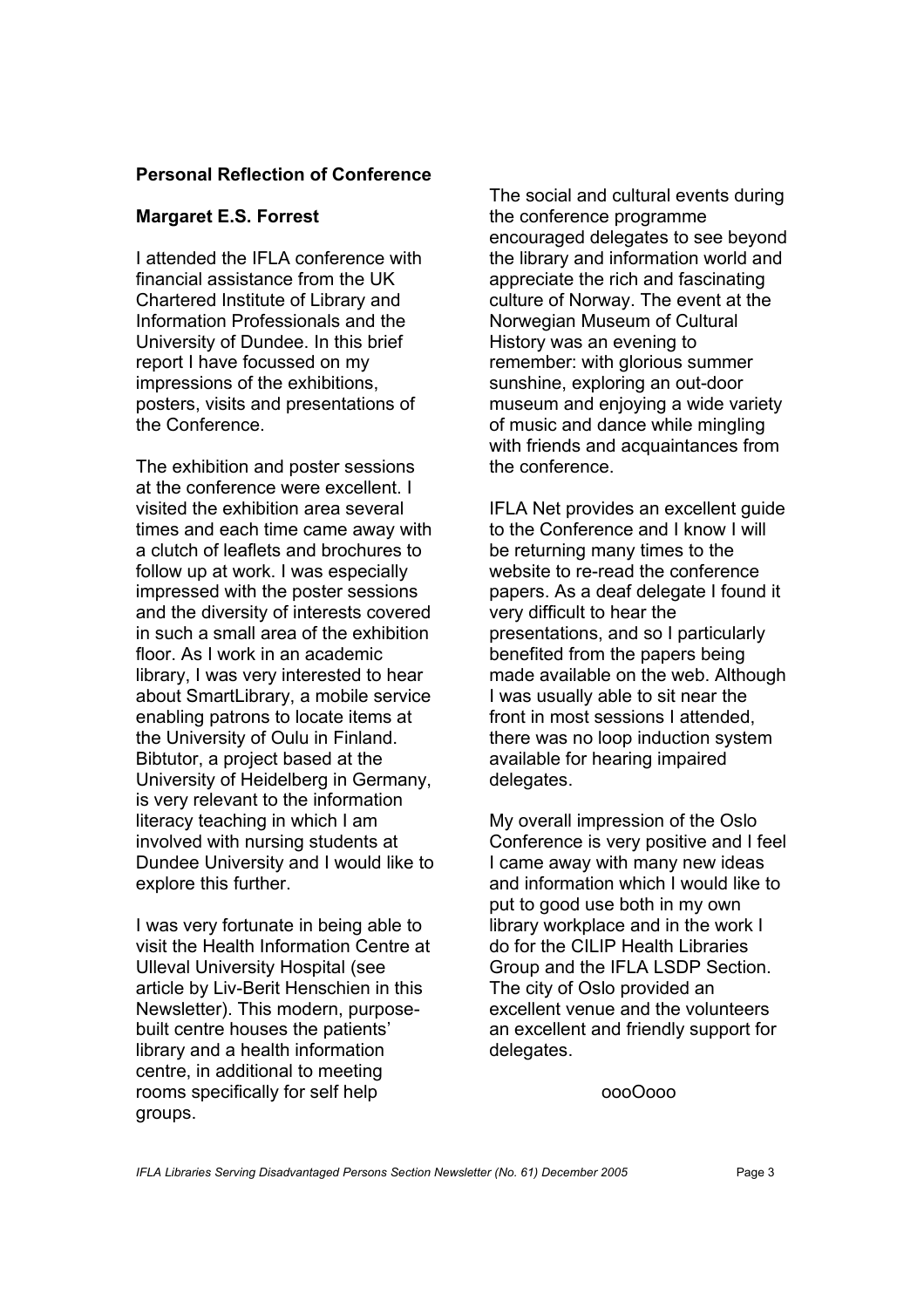# **Articles**

## **The Health Information Centre and Library: The Learning Centre**

## **Ullevål University Hospital, Oslo, Norway**

Liv-Berit Henschien, Head of Section, lihi@uus.no

*A new concept of providing health information and education to the patients and their families.* 

Ullevål University Hospital (UUS) is a highly specialized hospital with many different functions. It is one of eight university hospitals in Norway, which all have special responsibilities in the fields of research and professional development. UUS houses 8500 employees, and has a total of around 1200 beds for both somatic and psychiatric patients. In addition there is a large trauma centre and the country's largest emergency hospital.



The Health Information Centre at UUS

Norway's health care system has been through major changes in the last few years. These changes have become evermore obvious to

the patients due to new and improved medical treatment and methods, and an increasing demand for efficiency. The results are shorter admission time, more day surgery and outpatient clinics, and busy health professionals with less time for the patients.

The specialized health care system (The hospitals) in Norway is based on 4 main functions:

- 1. Patient treatment
- 2. Health professional education
- 3. Research (Univ. hospitals)
- 4. Patient information and education

The 4<sup>th</sup> function brings special focus to the patient group, and is founded in Norwegian Law (The Act of Patients' Rights 1998-99).

In many ways this legislation gave health authorities a great new challenge which they had to take seriously. And this is the background for establishing learning centres and information centres for patients and their families.

Patient information and guidance has always been in great demand. Especially among patients who are chronically ill. The content of information and methods used in this exchange are also key issues. To be able to participate and decide, patients must be informed in the best possible way, not only when they are hospitalized, but especially after discharge. Health professionals are busy people who always lack time to perform this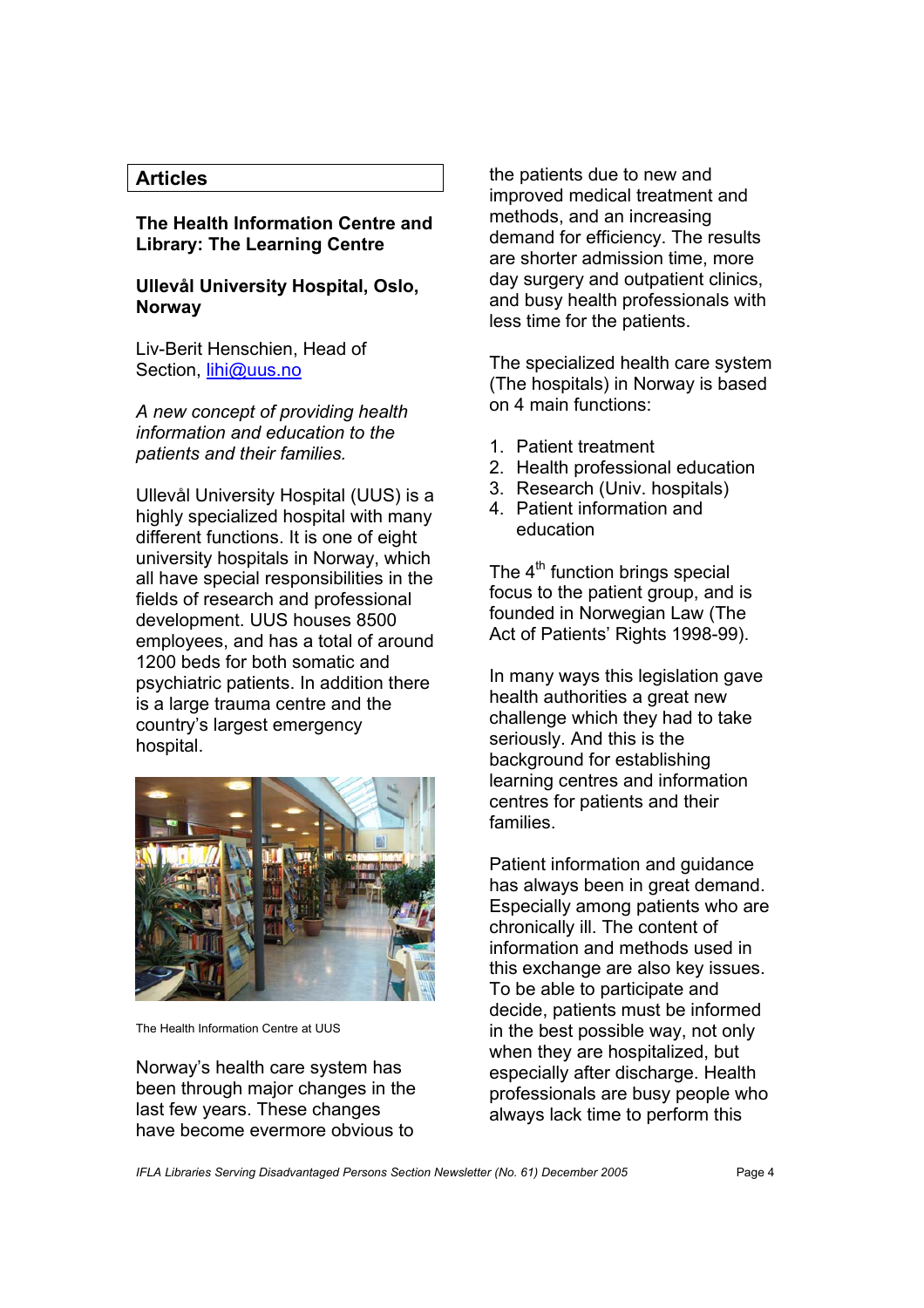important task. This is why patient information is a new area to explore.

## **Learning centres in hospitals – a new arena for cooperation in patient education of the chronically ill**

Educating patients is now one of the many important activities in the acute care hospitals. This is a way of making patients more independent, and teaching them how to take responsibility for their own health and care.

To make patients with chronic illnesses change their perspective and learn to cope, requires new thinking. By finding new ways to organize this learning process, the patient will participate more and ultimately shorten or prevent stay in hospital. The patient is supposed to take an active part in everything from the planning, to the evaluation of the courses. The philosophy behind is the idea of a meeting place, where patients and health personnel exchange information on equal terms. Traditionally, the health professional was always the expert, authoritative and conservative, and not allowing differing opinions and alternatives to come forward. The new knowledge is that the patient provides important insights in how to live with a chronic disease. This knowledge can in turn be transferred to health personnel where the patient becomes more than a passive receiver. The result becomes a compliant patient who is

both competent and educated, with the ability to live a better life.

# **The UUS Health Information Centre**

The Health Information Centre was established in 2000. The original Patients' Library became integrated in the new centre as a 'core' activity. It is centrally located on the first floor of the new Patients' Hotel, and offers health information services to all patients, their families, staff and to the general public.

The main function of the centre is to provide courses in how to cope and live with chronic disease and all kinds of patient information. The centre cooperates with a wide range of health- and patient-organizations. In addition, health professionals from the hospital conduct seminars, courses and provide services.



The Health Information Centre at UUS

Centres like these also provide value added for patients and their families who can visit the library. Possibilities include participation in self-help groups, special patients groups, and the benefits of exchanging experience with someone suffering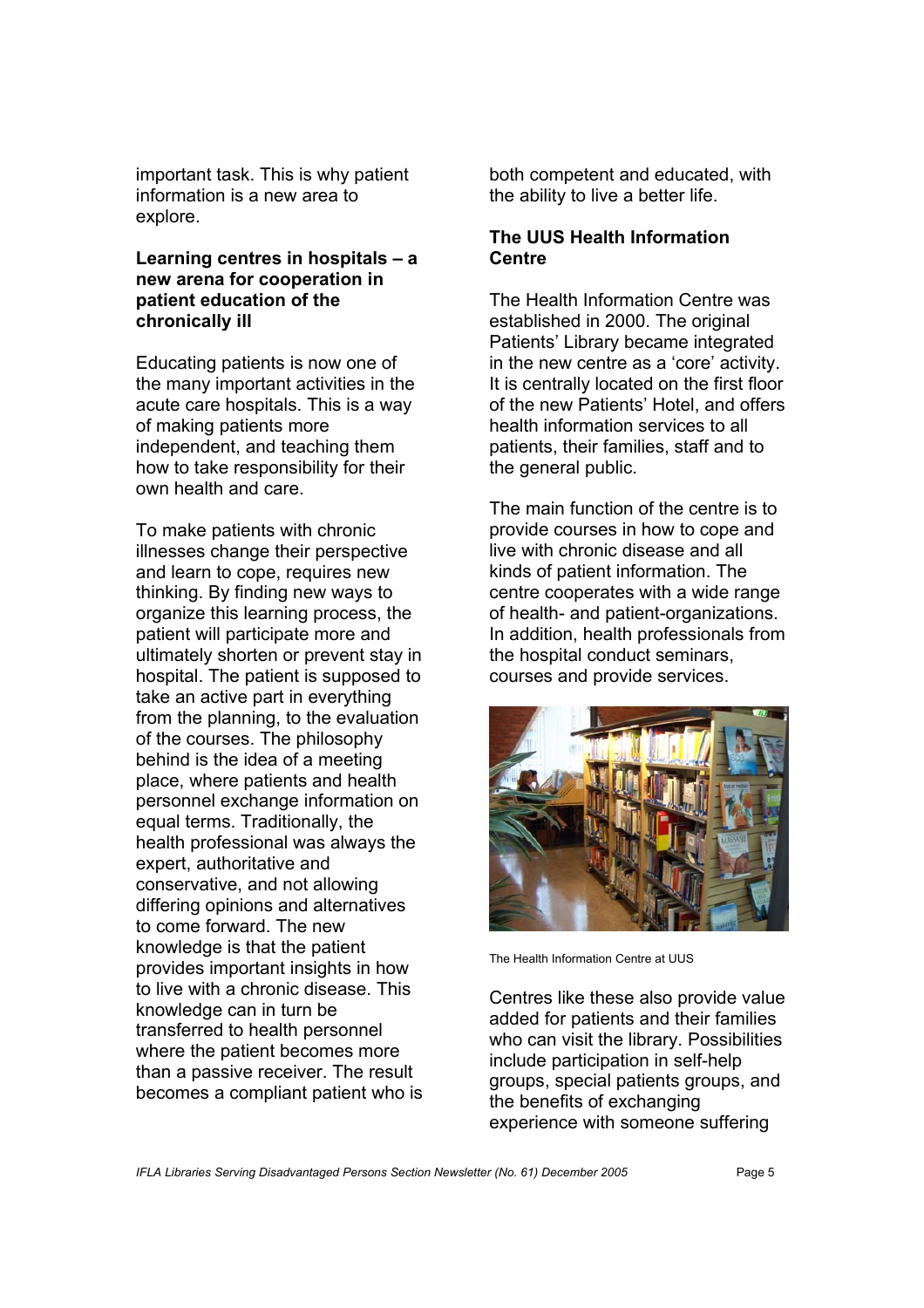from the same diagnosis. Lastly, the centres provide a place to relax and enjoy quiet library facilities.

## **The Library services**

The health information provided by the library is a voluntary supplement to the information given by doctors and nurses, and should not come into conflict with this.

The library is not especially designed for disabled persons, but some adjustments have been. The locations are spacious and modern, with good lighting and wheel chairaccess at the PC-terminals and bookshelves. Even a bed or two can be fitted in. 4 nice meeting rooms are available for course activity.

The collections consist of professional literature, journals, magazines, booklets and pamphlets, general literature, fiction, recorded books, children's books, videos, music and an art collection (artotheque). There is an ambulatory lending service in special wards. Long-staying patients can choose pictures and art for their hospital room.

# **Databases for patients**

There are numerous websites on medical information, mostly in English, and the library users need assistance and guidance in how to find the quality information through these sites. Librarians have also experienced that users request this kind of information in their own language. With that in mind, librarians and nurses at the largest

health and science libraries, created a special portal of medical information in the Nordic languages. This was made especially for patients and laymen, with a very user-friendly access. The portal SMIL (Scandinavian Medical Information for Laymen) was launched in 2004. Every public library can link to this portal, and find a good supplement in the library's reference work*.* 

## **Learning centres in Norway**

Learning centres are presently established at 32 Norwegian hospitals. There is no national standard yet, and they are all very different when it comes to service, facilities, diagnoses and resources. The common feature, however, is the active patient participation and cooperation with health professionals.

UUS - the largest hospital in Norway - is the only hospital which has developed the combination of a health information centre with course activity and a patients' library. It is fully financed by the hospital, and is run by 4 librarians and a specialized nurse. The model has been greatly successful, much appreciated by our patients and their families. Yet, the model needs further development.

oooOooo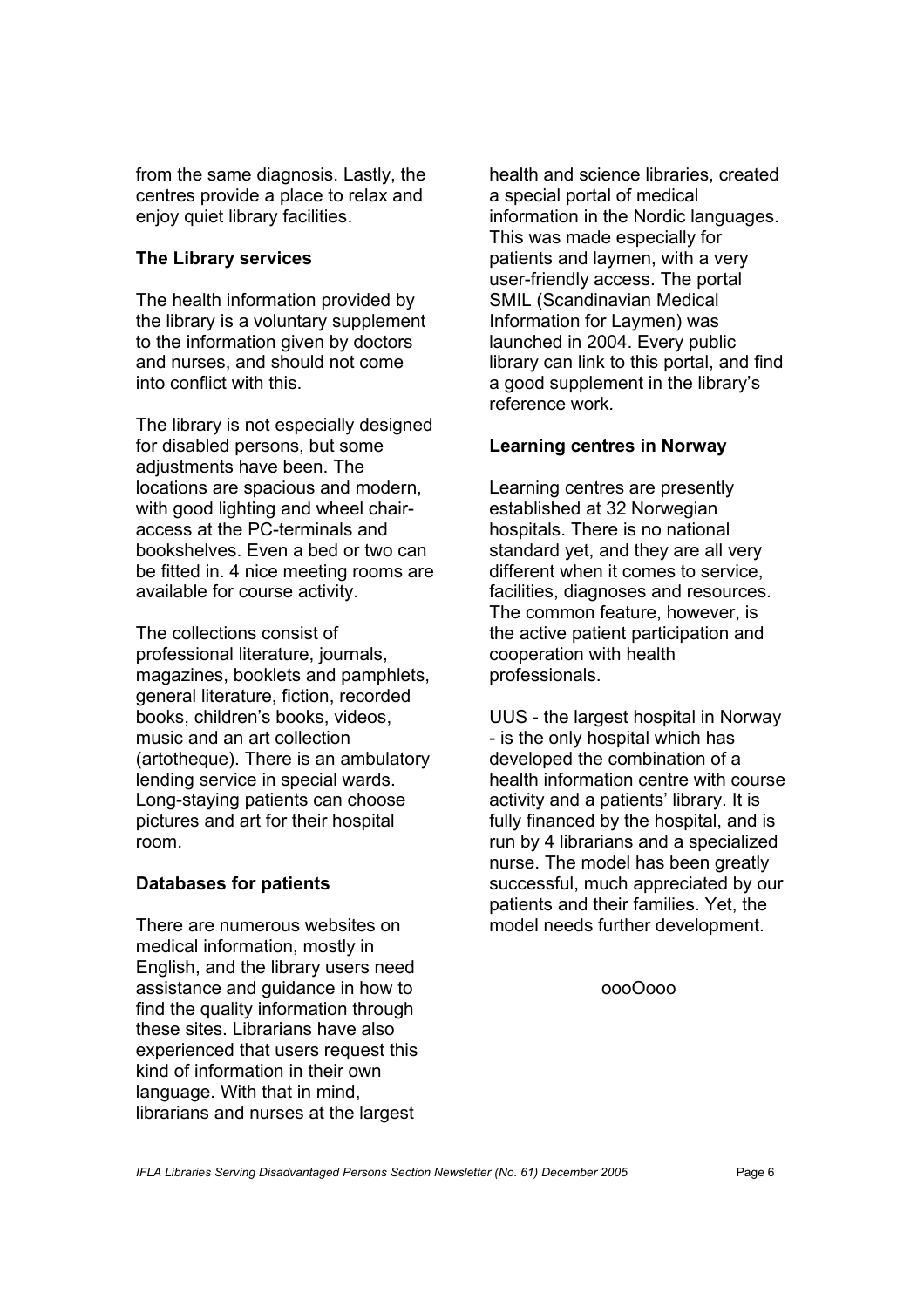## **Initiatives for the Social Inclusion of "Non-Traditional" Library Users - University of Limerick Experience**

Vibeke Kallar, Assistant Librarian, Oslo and Mícheál Ó hAodha, Librarian (Informatics), University of Limerick.

## **Abstract**

*This paper describes a number of education and literacy initiatives currently underway at the University of Limerick and as initiated within the University of Limerick library to reach out to two small minorities in Ireland – Irish Travellers and the Roma Gypsies - who have traditionally been socially marginalised from "mainstream" education. Both groups exhibit a long tradition of their social marginalisation from the "mainstream" population and they score high on all indices of unemployment, poor health and child mortality. Since 2003, the University of Limerick has been in receipt of HEA (Higher Education Authority) funding for the Traveller/Roma Initiative Programme. This paper describes a range of innovative information access and literacy initiatives as implemented within UL Library and describes the setting-up of the Traveller-Roma Access Resource Centre.* 

### **Background**

Since 2003, the University of Limerick has been in receipt of HEA (Higher Education Authority) funding for the Traveller Initiative Programme. This initiative has been run through the Library and

Information Services Division, the Department of History, the Department of Business and the Irish World Music Centre. UL has shown great vision and initiative in leading the way in the study of Ireland's oldest minority group, a group of people who make up less than one per cent of the Irish population and about whose history, little is known. Irish Travellers number approximately 28,000 people in the Republic of Ireland and 1500 in Northern Ireland. There are also large Irish Traveller communities in Britain and North America. Their family structure, nomadism, employment patterns and language are all distinctive and have ensured their survival as a minority group on the margins of Irish mainstream society for generations. This paper describes a range of innovative information access and literacy initiatives as implemented within UL Library and describes the setting-up of the Traveller-Roma Access Resource Centre. This Centre located within UL Library includes a wide range of material relating to the history/culture of Travellers and Roma and includes books, prints, audio, multimedia, video and music materials. Information relating to information literacy and children's literacy material has also been bought for the Centre which will serve the needs of both "settled" and Traveller students who attend the University of Limerick and use the Library here. The HEA Initiative has also funded the furnishing of this Centre. Funding from these Initiatives has also resulted in the publication of two books about the cultural history of the Travellers –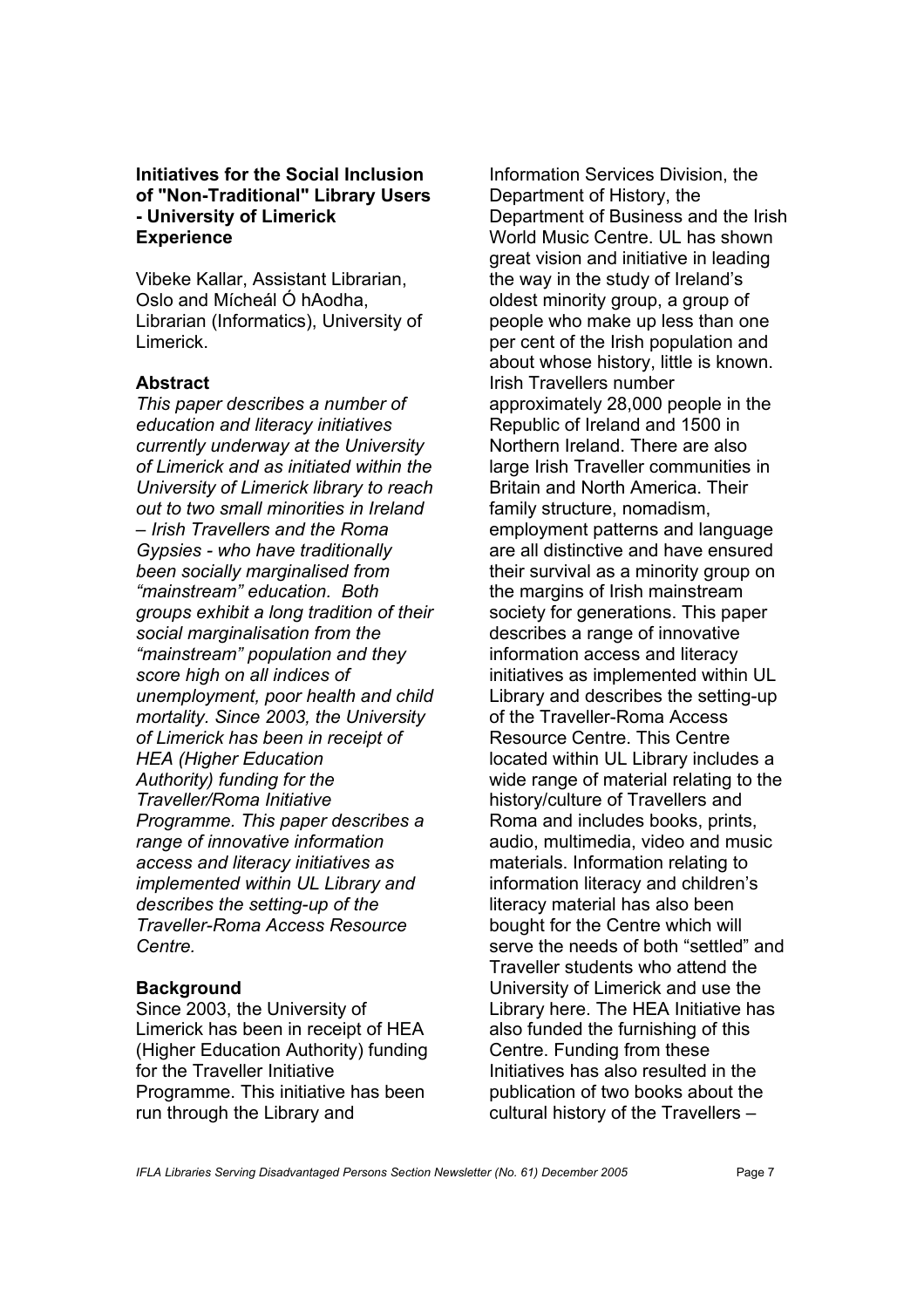details of which are available at: [http://www.ul.ie/~library/publications.](http://www.ul.ie/~library/publications) html

## **Traveller/Roma Resource Collection**

UL library was successful in accessing funding from the HEA to create a Traveller/Roma centre within the library which is due to be officially launched in May, 2005. This Collection is the first Collection in Ireland relating to the history of the Travellers and the Roma. It includes a wide range of material relating to the history/culture of Travellers and Roma and includes books, prints, audio, multimedia, video and music materials as well as furniture and computer equipment. Financial backing for this venture has been provided by John Heneghan, Kemmy Business School who is the Coordinator of the HEA Traveller Access Initiative at UL. Dr. Bernadette Whelan of the UL History Department has also been involved in the purchase of scholarly resources for this Collection. The Collection is intended as a resource for both Traveller/Roma students and UL students generally. In addition to historical/cultural material the Collection also includes children's material and literacy material which is available to the Traveller students who are attending UL and their families. Details of the Collection can be accessed on the UL Library's web pages at: <http://www.ul.ie/~library/travellers/> or by contacting the Project Manager, Mícheál Ó hAodha at 061-202668 or micheal.ohaodha@ul.ie

The educational and cultural remit of this Collection are as follows:

- Continual development and acquisition of resources such as videos, books and journals to form as comprehensive a collection as possible of material relating to the history and culture of both the Irish Traveller and the Roma (Gypsy) communities. This Collection would help to enhance the educational experience of Travellers and create a supportive environment for them within the University.
- Acquire resources of particular relevance to Traveller/Gypsy education, literacy skills, the education of children in the home, special needs etc.
- Acquire "popular reading" material for children so that the Collection can be an educational and literacy tool for Traveller women and their children
- Ensure the acquisition of research material that is "culturally-sensitive" to the particular needs of the Traveller/Gypsy community by consulting with Travellers/Gypsies on the acquisition of various materials.
- Expand the Collections to build its breadth and range of formats (books, cds, dvds in areas such as Migration Studies, Ethnicity Studies, Roma, Fairground Travellers, Circus Community etc.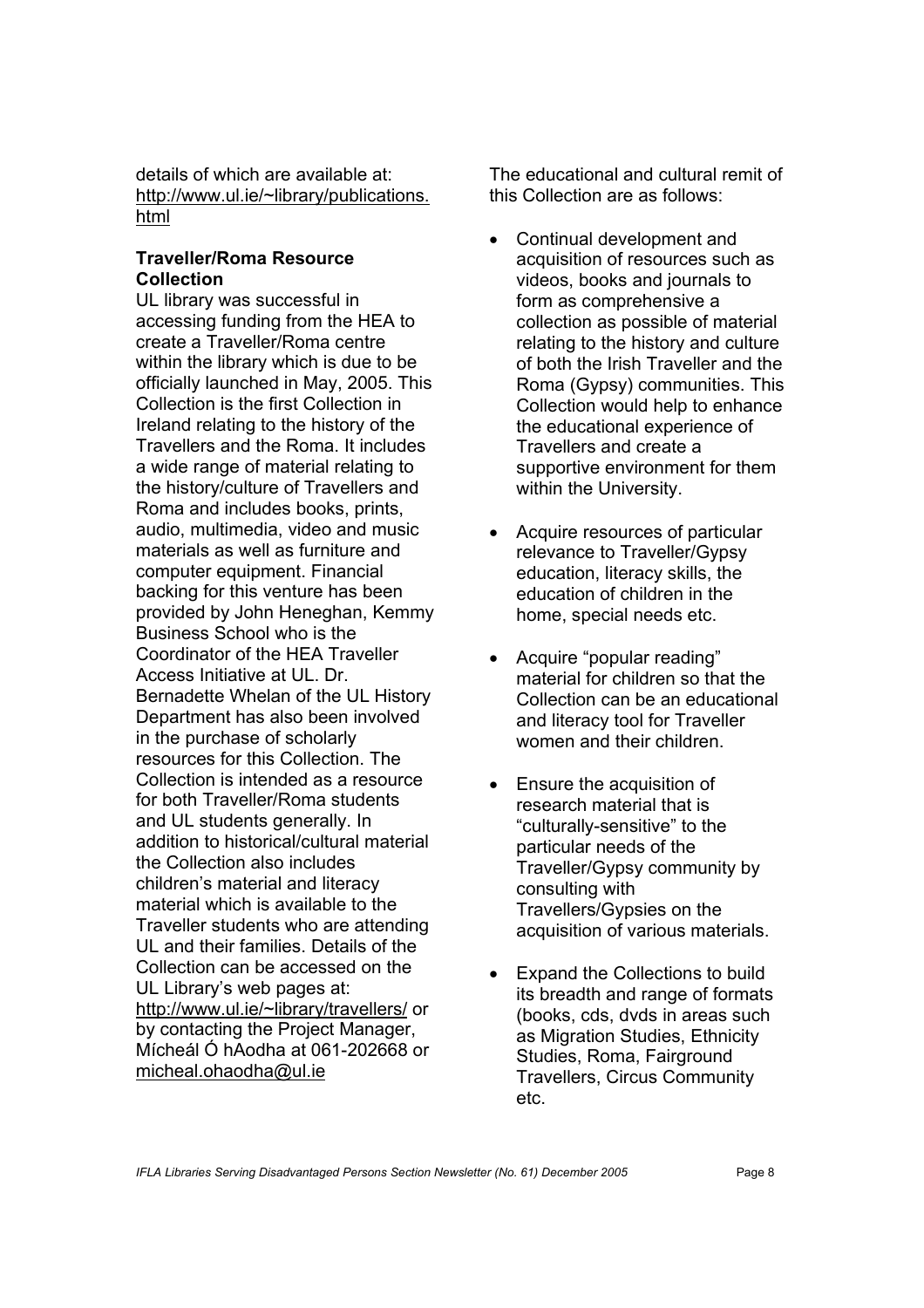- Assist Travellers in the use of the library facilities – organise small groups of Travellers to visit the library on a regular basis so that they might become familiar with the environment of the library and aware of the many research facilities on offer there.
- Make links with the relevant bodies in the University (i.e. the Access Office) and in Limerick city who are already doing outreach work to the Traveller/Roma communities. Groups included in this remit would be the Limerick Traveller Development Group, Doras, Paul Partnership etc. Visit these groups with a view to publicising the Collection and give talks outlining the richness of the material available in the Collection
- Assist Travellers in enhancing their awareness of the Traveller Collection and ensure in as far as possible that the Collection serves the needs of both literate and illiterate Travellers.
- Ensure that the Collection is a stepping-stone that will facilitate learning and research on the Traveller/Gypsy communities by both Travellers and "settled" people.
- Ensure that the Collection remains correctly "housed" in the library so that the Traveller Collection can become a focal point within the Library.

• Arrange the sourcing and purchase of all material pertaining to the Traveller Collection. Search bibliographies, make out order forms, monitor expenditure. Ensure that material acquired is bound and catalogued according to the correct bibliographic standards. Arrange for the acquisition of a permanent space in the library – including an exhibition space – where the Collection can be housed.

Tranches of funding allocated in future years may be used to explore the following possibilities:

- Continue the updating of the website to promote the Collection and Archive.
- Promotion of the Collection outside the University – travel to Traveller development groups, schools, conferences to promote the Collection, the first of its kind in any Irish University.
- Promote the Collection within the University amongst Faculty and students.
- Investigate the possibilities for the establishment of an archival project whereby a vast collection of archival material (Mícheál's Collection) including newspaper cuttings, photos, tapes etc. (about 80,000 items in total) pertaining to Travellers and their culture would be made available to researchers on a searchable bibliographic database. This database could be then be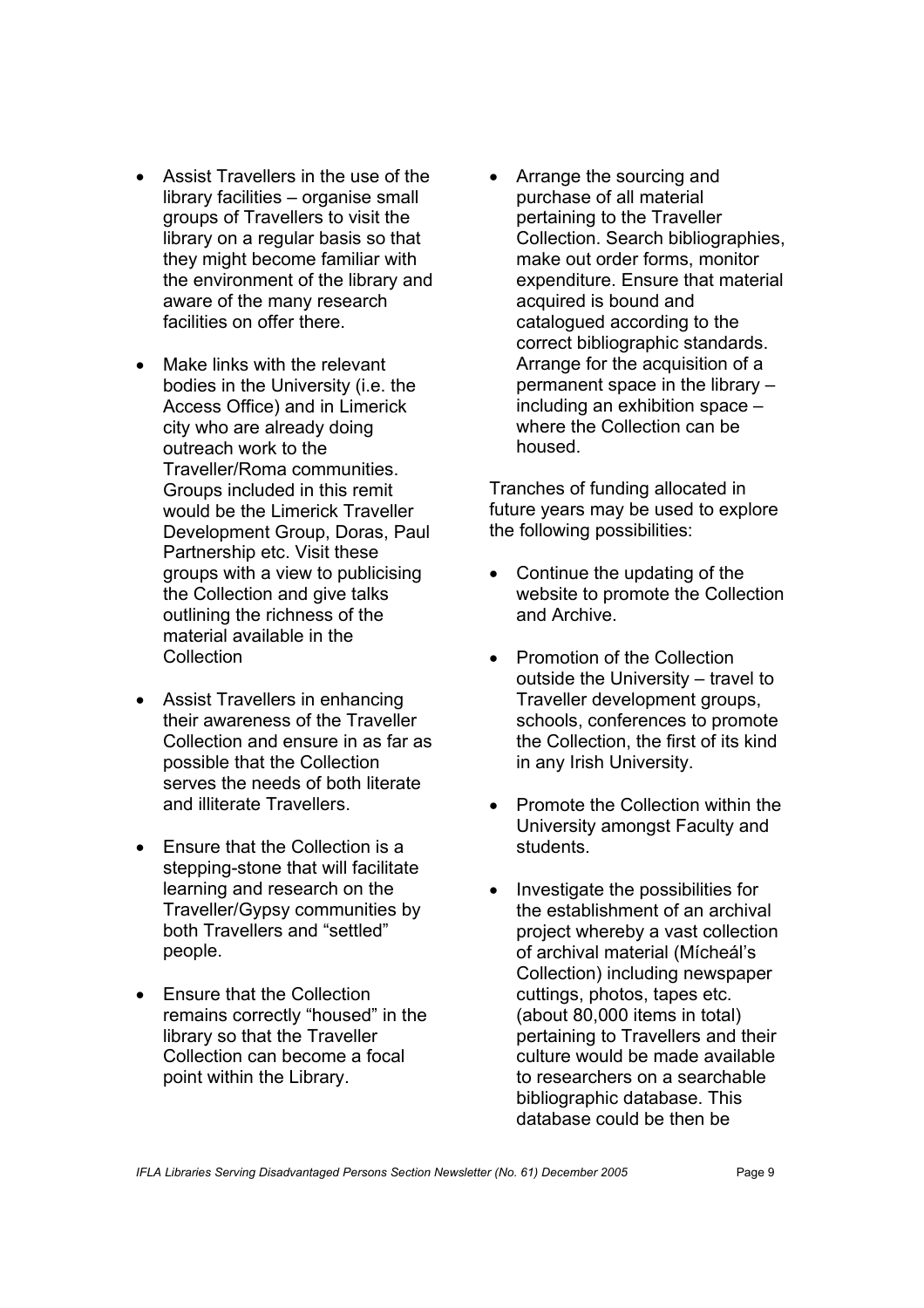searched using such criteria as author, title, research topic, notes field etc.

- Investigate the possibilities for a joint catalogue or "virtual" collection with other Universities with specialist collections in this area either within Ireland or abroad.
- Enhance links with other similar resource collections and investigate increased possibilities for collaboration – throughout Europe – e.g. In Northern Ireland – i.e. University of Jordanstown; In the UK e.g. University of Liverpool Gypsy Collections and in the Asia - Mudra Institute, Ahmedabad, India and the U.S.

Information on some recent research publications based on the resources of this Collection can be accessed at: <http://www.ul.ie/~library/publications.html>

The University of Limerick Library's Traveller/Roma Collections were also used in a research capacity in a recent documentary film about the language of the Irish Travellers, known as Cant or Gammon – about which little is known. Further information on this film can be accessed at:

<http://www.ul.ie/~library/film.html>

### **Encouraging Access in UL Library**

The University of Limerick has gained a particular reputation for its innovative approaches to access issues for students from "nontraditional" or marginalized backgrounds. In order to facilitate this process of social inclusion the

Access Office has introduced a direct entry policy for students from backgrounds that are underrepresented at the University. Each year the Access office organises regular Information tours at UL Library for secondary schools from "disadvantaged" areas of Limerick city in order that these students can become more familiar with the UL campus and feel more comfortable in an educational setting.

## **Disability Services at the University of Limerick Library**  The University of Limerick Library is

home to a specialist unit known as Disability Services. This unit employs eight members of staff and is supports the research and developmental needs of those students with disabilities who are currently studying at the University of Limerick. A particular focus is technological development in the area of Disability. Staff at the unit are currently working on a major project incorporating the conversion of textto-audio for visually-impaired students. Further information on the range of Disability Services at UL can be accessed at: <http://www.ul.ie/~inclusion/> or by telephoning – 061-202346. Derek Spaight (Disability Officer, UL) and Mícheál Ó hAodha, (Librarian Informatics, UL) recently cooperated on a disability awareness audit of the University of Limerick's buildings and campus. Further information on this report from derek.spaight@ul.ie or micheal.ohaodha@ul.ie

oooOooo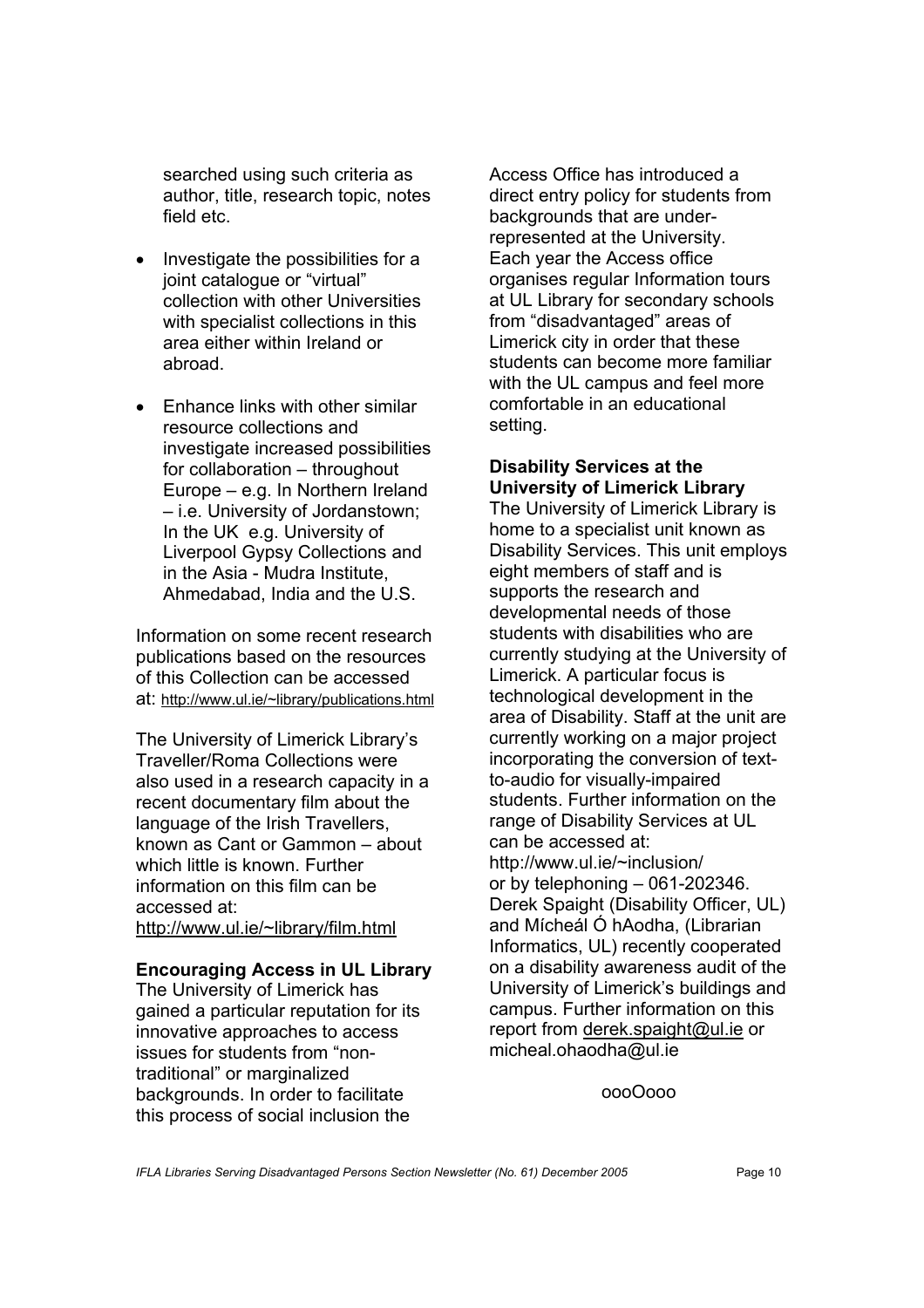## **Art as a Document?**

## Anne Gerd Lehn agerleh@online.no

*In the following Norwegian article, the author describes her research for a Masters degree in Documentation Studies which involved working with people who have a mental health disability and the art that they create.* 

## **Abstract**

This extract is a small taste of my masters in Documentation Studies and concentrates on art as a document. Only the basic institution is presented here; Trastad Samlinger in Kvæfjord, Northern Norway.

By studying art as a document, the understanding of what is art develops. If you consider a document as both a result of a process of thought and documentation, then the process of creating art objects is similarly a way of recording thoughts and feelings to produce the final product.

I think that knowing the circumstances (the social story) around the objects, you can present a different story, and thereby give other artists, in this case mentally disabled people, a chance to gain respect and be acknowledged as creative artists.

*See the website of Trastad Samlinger for illustrations of artwork. <http://museumsnett.no/trastad/>*

#### **Kunst som dokument?**

Om kunst laget av psykisk utviklingshemmede som dokument med utgangspunkt i kunstsamlingen på Trastad **Samlinger** 

#### **Forord**

I masteravhandlingen i dokumentasjonsvitenskap, foretok jeg en komparativ analyse av fem annerledes kunstmuseum i Norge og Danmark. Siden dette kun skal være en *smakebit* på mitt arbeid, har jeg valgt å formidle min tanker om kunst som dokument med utgangspunkt i den unike kunstsamlingen som befinner seg på Trastad Samlinger i Kvæfjord kommune, Nord-Norge, da denne institusjonen dannet basis for mitt forskningsarbeid.

Trastad Samlinger ble åpnet 29.mai 1996 i en av de tidligere institusjonsbygningene (pav.7), på Trastad Gård/ Nord-Norges Åndssvakehjem. Museet skulle vise mer enn sentralinstitusjonsfasen. Av den grunn ble loftet ble restaurert og den 10. november år 2000, kunne H.K.H. Prinsesse Märtha Louise åpne et 290m<sup>2</sup> galleri, inneholdende verdens største samling av kunst laget av utviklingshemmede.

#### **Innledning**

Dokumentasjonsvitenskap er en forholdsvis ny disiplin innenfor humanistisk forskning. Den ønsker å sette et kritisk søkelys på forvaltning og organisering av dokumenter. Gjennom en dokumentanalyse, som omfatter både produsentskaper, midler og måter som resulterer i et dokument, undersøkes dokumentet og produsenten ut fra tre ulike perspektiver; det humanistiske, det samfunnsvitenskapelige og det teknisknaturvitenskapelige.

Som vitenskapsteoretisk bakgrunn, har jeg valgt å forankre min grunnleggende forståelse innenfor hermeneutikken. Positivismen har naturvitenskapen som ideal der gitte, faktiske hendelser *forklares* ut ifra en logisk sammenheng mellom årsak, hendelse og omstendigheter, mens en viktig målsetning med kvalitative studier er å oppnå en *forståelse* av sosiale fenomener (Thagaard, 2003:11). Med dokumentasjonsvitenskapen og hermeneutikken som forståelsesramme, ønsker jeg å tolke de (språklige) uttrykkene som de tidligere beboerne på Trastad Gård har materialisert. Det vil si at dette er en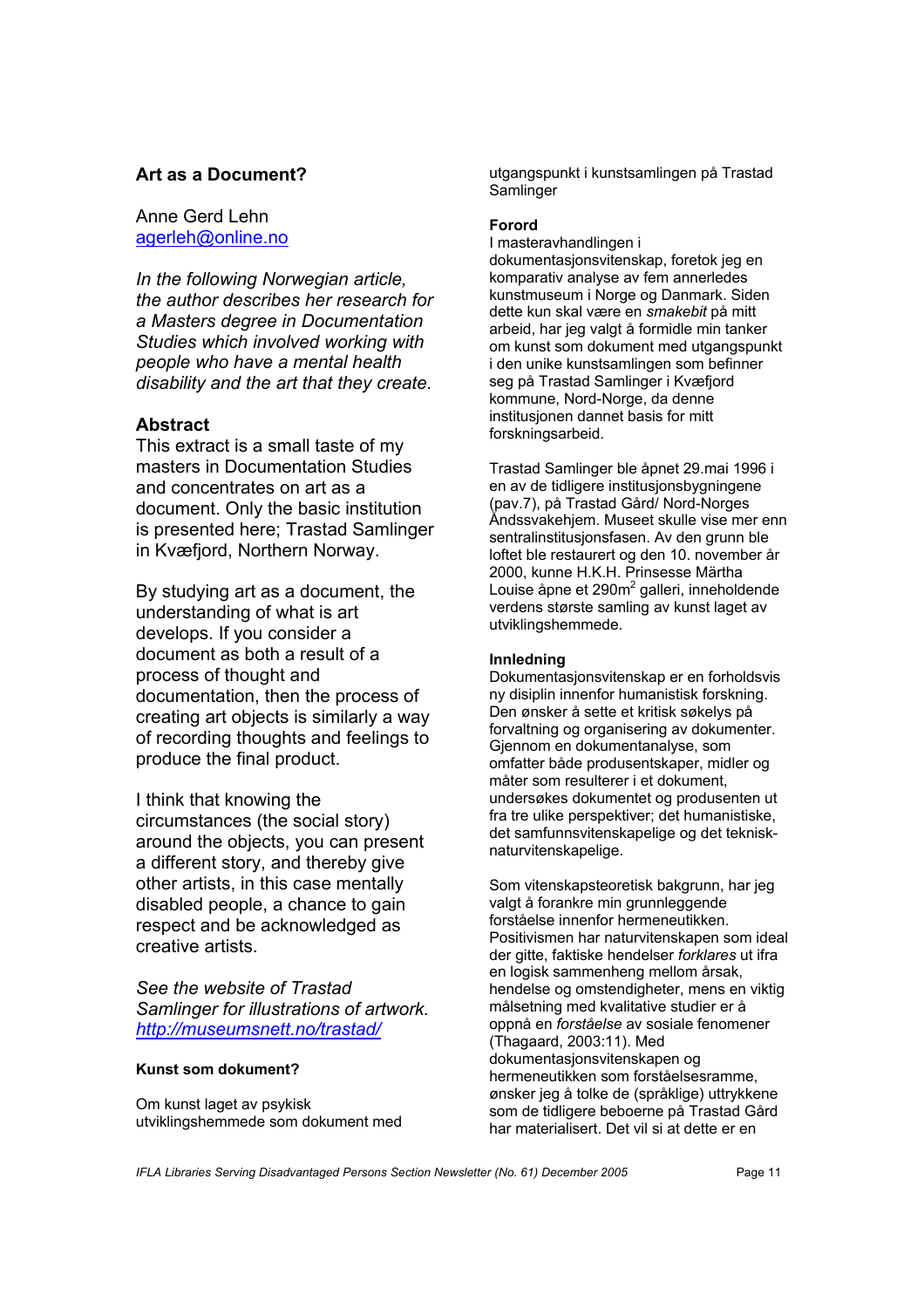kvalitativ forskning som er påvirket av min innlevelsesevne og mine subjektive betraktninger.

#### **Dokumentbegrepet**

I følge Michael Buckland har dokumentbegrepet vært knyttet til tekst eller tekstlignende dokument. Denne oppfatningen ble endret da Paul Otlet ved begynnelsen av det 20.århundre formulerte en bibliografisk vitenskap som omfattet alle dokumenttyper (Buckland, 1997:804). Også en annen teoretiker, Suzanne Briet, lanserte i 1951 et funksjonelt dokumentbegrep. I følge henne, er noe et dokument når det har *funksjon s*om et dokument og blir *brukt* som et dokument. Mens Niels Windfeld Lund anser et dokument som både et *utgangspunkt* for og som *resultat* av en dokumentasjonsprosess (Lund, 1999:31).



Trastad Samlinger

Ved å tilføre to nye definisjoner til dokumentbegrepet; at man søker etter å etterligne eller representere noe, åpnes muligheten for å kunne trekke inn kunstneriske dokumenter som studieobjekt for dokumentasjonsvitenskapen (ibid.). Mennesket har behov for å dokumentere sin fortid. En av måtene kan være gjennom kunstneriske uttrykk. Ved å synliggjøre sine følelser og tanker gjennom kunsten, får kunstneren dokumentert sitt uttrykk. Av den grunn tillater jeg meg retten til å si kunst kan være et dokument.

Dokumentbegrepet kan defineres ved å dele det opp i to; verbet doceo som betyr *vise, bevise* og suffikset mentum, som betyr *middel* og *resultat* (Lund, 2003:109f). Det vil si at i likhet med et kunstverk, så er også et dokument et resultat av en skapelsesprosess. Men i og med at et dokument også kan være et *middel,* så

utvides forståelsen av hva et kunstverk kan være, til også å omfatte *prosessen* forut for resultatet. Det vil si at dokumentasjonsvitenskapen anser den kunstneriske prosessen som en *komplementær* prosess.

#### **Dokumentets sosiale situering**

I utgangspunktet ble ikke *Trastadkunsten* produsert av dem som i samfunnsmessig forstand oppfattes som kunstnere. Dette var personer som var diagnostisert "ikkeopplæringsdyktige", og som det verken fantes omsorgs- eller pedagogisk tilbud til på deres hjemsteder. Av den grunn ble de sendt til Trastad Gård som fra 1954 og fram til midten av 1990-tallet var Nord-Norges Åndssvakehjem for mennesker med psykisk utviklingshemming i de tre nordligste fylkene i Norge. På Trastad skjedde det imidlertid en endring. Gjennom pedagogigisk tilrettelegging og vektlegging av frie formingsaktiviteter, ble det foretatt en omfattende produksjon av objekter som igjen ble tatt vare på.

#### **Kan Trastadkunsten oppfattes som kunst?**

Forståelsen for hva som er kunst, har endret seg gjennom tidene. Kunstbegrepet er både historisk, kulturelt, personlig og sosialt situert. Gradvis har det skjedd en forskyving fra form til innhold der *meningen* med verket har fått betydning. Håndverksmessig perfeksjon er fortsatt et kriterium, men opplevelse og autentisitet er også en del av kunstverket.

Ved å studere *Trastadkunsten,* ser man ikke bare en omfattende utvikling hos den enkelte beboer, men også formingsarbeider som går videre, som har *verdi* i seg selv, og *som kan karakteriseres som kunst*. For når kunsten ikke lengre skal beskrive en kollektiv opplevelse av verden, men den enkeltes personlige og umiddelbare uttrykk, finnes det ikke lengre en sann, entydig virkelighet, men en mer kompleks verden.

#### **Samlingen**

Hovedvekten i utstillingen er *Trastadkunsten*, men det er også en nasjonal kunstsamling bygget opp av arbeider av utviklingshemmede fra hele landet. En del utenlandske kunstnere er også representert. Til sammen utgjør de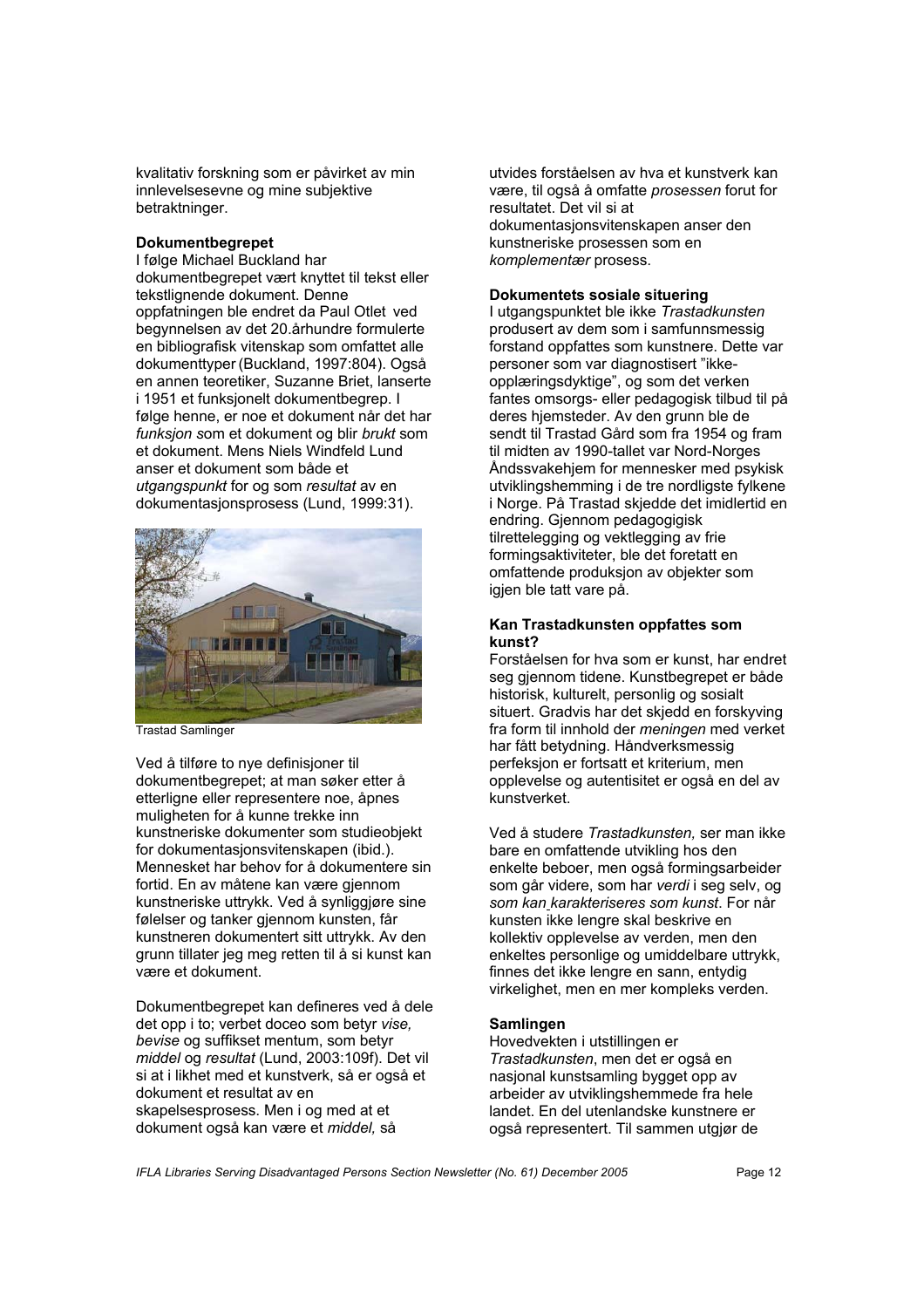verdens største samling av kunst laget av psykisk utviklingshemmede.

Det er en spennende samling med stor bredde i utvalg av stiluttrykk og metoder: linotrykk, malerier, broderier, keramikk osv. Gjennom forskjellige kunstuttrykk får man formidlet opplevelser, tanker, drømmer og hverdags-erfaringer for eksempel gjennom skulpturer og bilder håndverksmessig utført med motiver fra både sjø og land, bibelhistorien og andre fortellinger. I det hele tatt, stor spennvidde i både utførelse og motivvalg fra det barnslige og naive til arbeider av høy kunstnerisk kvalitet.

#### **Totaliteten**

I dag består samlingen av 26.631 gjenstander der ca 16.000 er identifisert på 50 kunstnere. Dette er ikke den totale produserte mengden, for mye er gått tapt, ødelagt, gitt bort eller solgt underveis. Salgsinntektene førte til at nytt formingsmateriell kunne innkjøpes. I stedet for at leira ble klappet i hop ved enden av dagen, ble gjenstandene tatt vare på og brent. Dette var en annen institusjonstenkning og verdisetting enn det som ellers hadde vært vanlig.

#### **Dokumentregistrering**

Et omfattende arbeid er nedlagt for å få registrert samlingen. Riksheim hadde under sine Amerika-opphold fattet interesse for Melvil Deweys klassifikasjonssystem. Dette ga seg utslag i en omfattende dokumentasjon. Hver enkelt elev hadde egne mapper. I tillegg til loggbøker, andre nedtegnelser og kjennskap til hver enkelt elevs interesser og særpreg, kunne mange av gjenstandene identifiseres. Kunstgjenstandene ble katalogisert etter hvilken tidsperiode de var produsert i.

#### **Fenomenet kunst som institusjon?**

Flere av de utstilte kunstnerne ved Trastad Samlinger har fått opplæring ved deltakelse i kreative kurs eller innen kunstfaglig utdanning. De fleste med opplæring ved nærliggende bo- eller undervisningsinstitusjoner, men også gjennom undervisning tilrettelagt av profesjonelle kunstnere.

I følge Danbolt, kan kunstnerstatus oppnås gjennom godkjennelse av kunstfaglig utdanning, juryerende utstillinger,

anerkjennelse av kompetente kunstkritikere og innkjøp av offentlige institusjoner og gallerier. I tillegg har medlemskap i kunstnerorganisasjoner vært et krav de siste 100 årene (Danbolt, 1997:136). Ut ifra disse kriteriene, er det bare to av utstillerne som kan betegnes innenfor profesjonen kunstnere: Herleik Kristiansen og Torstein Nilsen.

#### **Herleik Kristiansen**

Herleik ble født på Nesna i 1947 og kom til Trastad som ung tenåring. Muligens har han fått den beste kunstfaglige opplæring som noen utviklingshemmet i Norge har fått gjennom Riksheim. Ikke bare tilrettela hun undervisning, men hun tok han også med på reiser til f.eks. kunst- og håndverksskolene i Oslo, Bergen, Svolvær og København. I nærmere 40 år har han arbeidet med forskjellige kunstteknikker: grafikk, skulptur, men hovedsakelig keramikk. Herleik er en av de i Norge som behersker linoleumstrykk og det var derigjennom han oppnådde sin anerkjennelse som kunstner. Han arbeider gjerne i stort format, der han skjærer med kniv ut motiv som han "ser" i sitt hode. Sagmuggen kostes ikke av før motivet er ferdig skjært. Motivene er først og fremst hentet fra naturen: fugler, dyr, trær og blader, men han har også religiøse motiv. Felles er hans utrolige evne til å formidle dybde, bevegelse og uendelighet. Han setter sammen og forenkler på en unik måte, noe som vitner om dyp innsikt og kunnskap om både motivvalg og formidlingsteknikk. I 1976 ble han medlem av Nordnorske Bildende Kunstnere (NNBK) og Norske Bildende Kunstnere (NBK). I tillegg er han juryerende anerkjent og er bl.a. innkjøpt av Norsk kulturråd, Nordenfjeldske Kunstindustrimuseum, Universitetet i Tromsø, Riksgalleriet og Nasionalgalleriet.

#### **Outsiders Art**

Det moderne kunstbegrepet har gitt rom for andre fortolkninger, noe som åpner muligheten for å se på andres kreativitet som leverandør av kunst. En nytt begrep i denne sammenhengen er "Outsiders Art" som kan defineres som "*art created by people who are mentally ill or have intellectual and/or learning disabilites and who have leaved or are living at the edge of society*" (Prosjektbeskrivelsens pkt. II.2).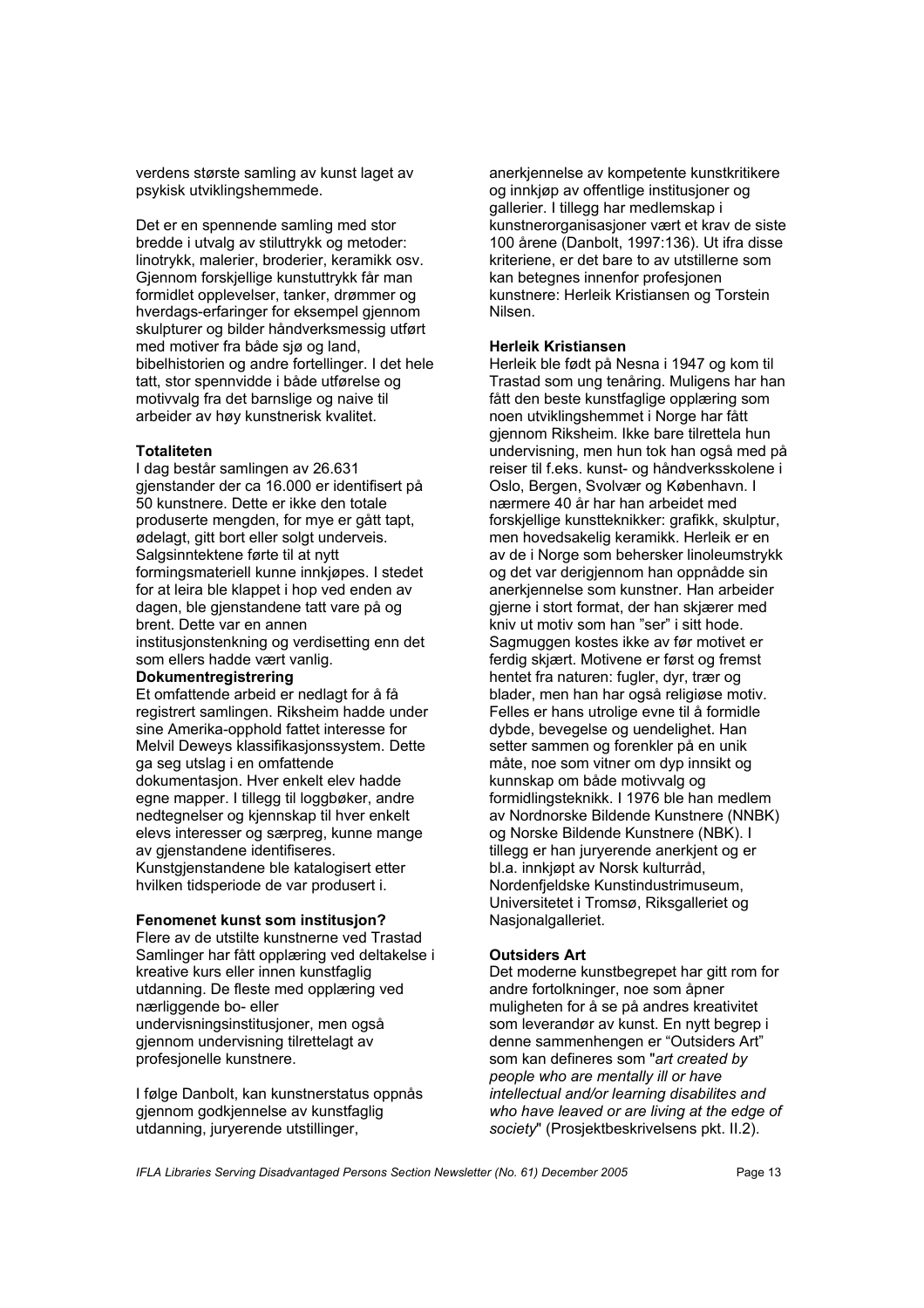Definisjonen inkluderer alle som i en eller annen form er mentalt syke, har intellektuelle og/eller andre lærevansker og som lever eller har levd på kanten av samfunnet. Ut fra en slik fortolkning, kan også andre betegnes som kunstnere.

#### **Wenche Nilsen**

Wenche er født i Alta i 1967 og bor der fremdeles. Hovedteknikken hennes er brodering med 3-tråds garn på stramei. Hun er bevisst i sitt fargevalg og velger ofte klare, sterke farger og komponerer egne mønstre. Mønstrene er nesten alltid et menneske, der enkelte sanser er fraværende. Muligens er dette selvportretter, da hun selv er døvstum. Den menneskelige utformingen eller hodefotingen, som figuren kalles innen førskolepedagogikken, har store variasjoner ut ifra de ulike perioder i hennes liv. Dokumentbegrepet om analyseredskap For videre analysering av dokumentet, studeres hver enkelt del, eks. fargevalg, motiv, komposisjon, utførelse. Innenfor mitt fagfelt kalles de enkelte delene *docem*  (Lund, 2003:116f). Med andre ord er docem alltid *en del av* et dokument som ikke kan stå alene, og der dokumentet endres dersom docemet endres, dvs. at dersom fargevalget forandres, så endres Wenches broderi. Alle docemer er viktige, men har ikke nødvendigvis lik betydning. Innenfor fargelære, har fargevalg ulik betydning. Fargesymbolikk er f.eks. bruk av bestemte farger for å uttrykke sinnstilstand eller stemning. Hvitt oppfattes som renhetens farge, rødt som gleden eller blodet, ilden og kjærlighetens farge, mens fiolett er verdighetens, blått er uendeligheten og sort er sorgens farge. Det vil si at det er ikke tilfeldig eller uvesentlig hvilke farger som benyttes. Ved å foreta en komparativ analyse, kan man identifisere de ulike docemer og hvordan de forholder seg til hverandre. Slik finner man ut hva det er produsenten ønsker å formidle med akkurat dette uttrykket.

#### **Hva er Trastadkunsten en dokumentasjon på?**

I følge Lund er et dokument *et resultat av en dokumentasjonsprosess* (Lund, 1999:39). Det vil si at det er dokumentert "noe" som i dette tilfellet har materialisert seg og som har funksjonalitet og blir presentert som kunst på Trastad. Får man så fram et

spesielt bilde, en *forestilling* av hvordan livet på Trastad var? Trastad var "et samfunn i samfunnet". Det var en verden der arbeid, aktiviteter, glede, ensomhet og sorg var en del av hverdagen og der kunsten ga beboerne et "språklig" og materielt uttrykk til å formidle og kommunisere sine følelser og opplevelser.

Det vil si at når den kunstneriske prosessen anses som en *komplementær* prosess, oppdages og erfares så mye mer. Dokumentasjonsvitenskapen kan være med på å bryte ned konvensjoner, slik at utradisjonelle kunstleverandører *synliggjøres.* Kunstobjektene blir ikke *kun*  fysiske gjenstander. De blir også symboler på levd liv, identitet og anerkjennelse. Men er dette en akseptert oppfatning? Utvides eller innskrenkes kunstforståelsen ved kjennskap til dokumentets kontekst? Dette ønsker jeg å forske videre på. Vår tradisjonelle måte å forstå kunst på er i ferd med og endres. Målet mitt er å bidra til at *blikket* utvides*.* Dermed kan en *annerledes* historie presenteres.

#### **References**

Buckland, Michael K (1997): "What is a "Document"?" *Journal of the American Society for Information Science 48 (9)*  Danbolt, Gunnar: (1997) "Frå handverk til kunst" I *Norsk kunsthistorie. Bilde og skulptur frå vikingtid til i dag.* Kap. 10 s. 131-141 Lehn, Anne Gerd (2005): *Med løftet blikk! Forståelsen av kunst som dokument i fem annerledes kunstinstitusjoner.* Masteroppgave i dokumentasjonsvitenskap, Hum.fak., Universitetet i Tromsø Lund, Niels Windfeld (1999): "Omrids af en dokumentationsvidenskab" I *Norsk Tidsskrift for Bibliotekforskning* nr.12, 4.årg. Lund, Niels Windfeld (2003): "Omrids av en dokumentationsvidenskab I *Norsk Tidsskrift for Bibliotekforskning* nr.16, 6.årg. Thagaard, Tove (2002): *Systematikk og innlevelse. En innføring i kvalitativ metode* Fagbokforlaget Vigmostad & Bjerke Trastad Samlinger – et kunst og kulturhus for psykisk utviklingshemmede <http://www.museumsnett.no/trastad>

Trastad Samlinger (2002): *Uten hemning,*  Kunstkatalog trykket for TS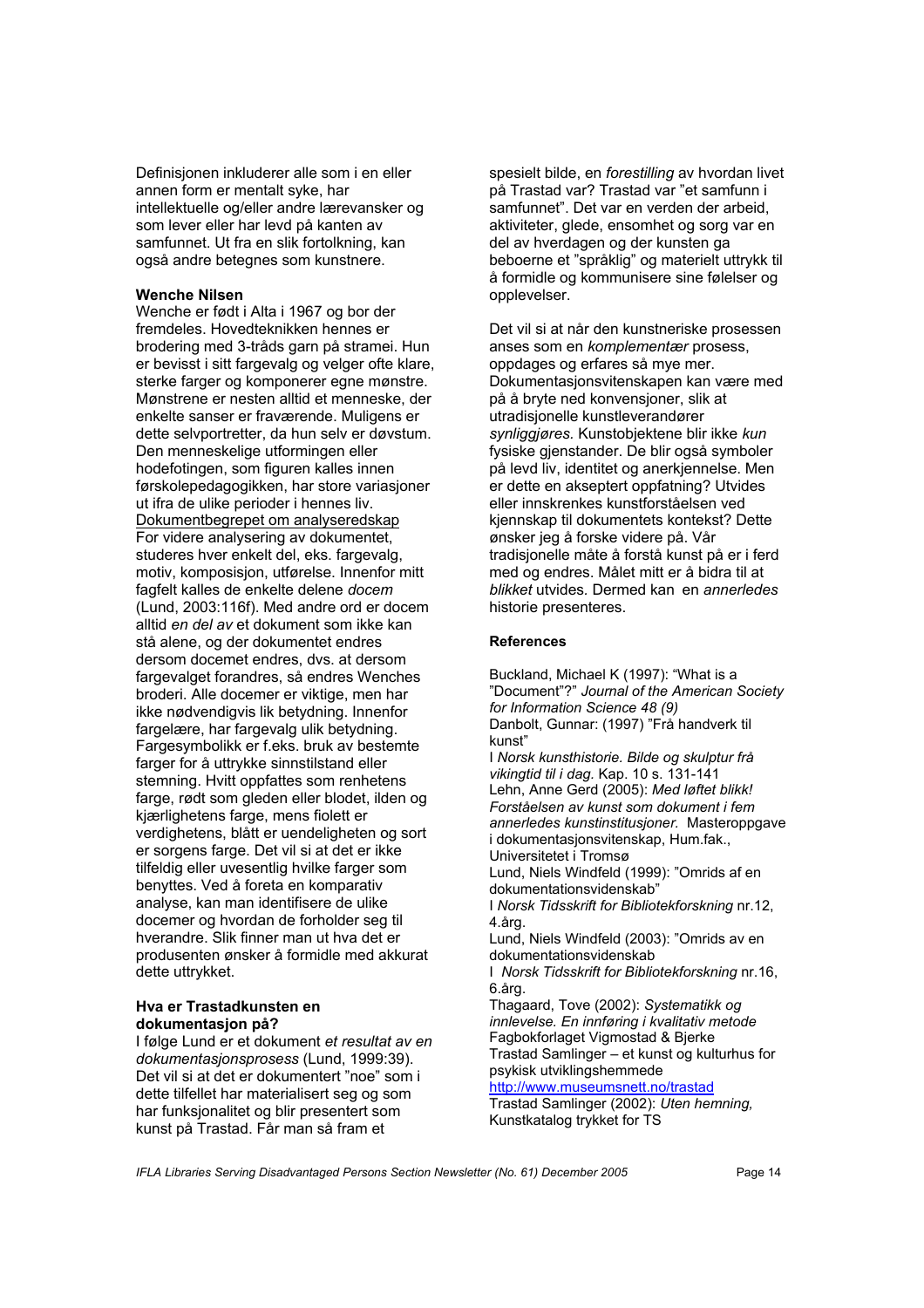## **Seminar Reports**

## **Continuing Education Seminar for Hospital Patient Librarians**

Brigitta Hayn brigitta.hayn@charite.de

(translated from German by Maxi Kindling and Ben Kaden).

Surrounded by a nice castle, park and pond the hospital patient librarians who usually suffer from "Cinderella-Syndrome" felt like true princesses. Indeed, for the librarians and the staff working in patient libraries the continuing education seminar at the Evangelische Akademie Hofgeismar is a welcome time-out from their daily routine. For three days there are not only delights for the eyes and stomach, but also plenty of edifying and intellectual input.

The programme of the 2005 session from 15-17 June included insights into the German public health system from a patient's point of view as well as very library-related issues such as changes of the system's structure, the implementation of new media, the inclusion of new target groups and the – sometimes not easy-going – cooperation between full-time and voluntary librarians in the patient libraries.

In his presentation "The Patient within the German Public Health System" Dr. Stefan Etgeton, Consultant for Public Health at the Bundesverband der Verbraucherzentralen Berlin (German Association of Consumer Advice Centres) explained the different roles of users of public health services as patients, insurees and customers. The role of the patient is changing as public health finally becomes a mixture of governmental and commercial enterprises and the physician becomes a provider selling health services.

There are increasingly fields where patients or insurees can and have to exercise their customer rights but feel overextended in the basic situations of suffering or need for help. The idea of a patient as a health customer or "homo oeconomicus" is apparently limited.

The working sessions "From the Patient to the Public Library" dealt with more practical issues. The initial presentations and the follow-up discussions worked on the following topics:

 1. Structural changes in hospitals and the effects on the work of hospital patient libraries (Kathrin Reckling-Freitag/Flensburg)

 2- En route to the public library in the hospital (Elke Schmidt/Duisburg-Huckingen)

 3. Cooperation with public libraries and services for librarians (Doris Jablonski/Moers)

The unanimous finding of all three groups was that there will be serious measures of change within the hospitals which will alter the public health system with lasting effect. For patients' librarians there is a need to be more flexible and to open up new fields of action. Every library has to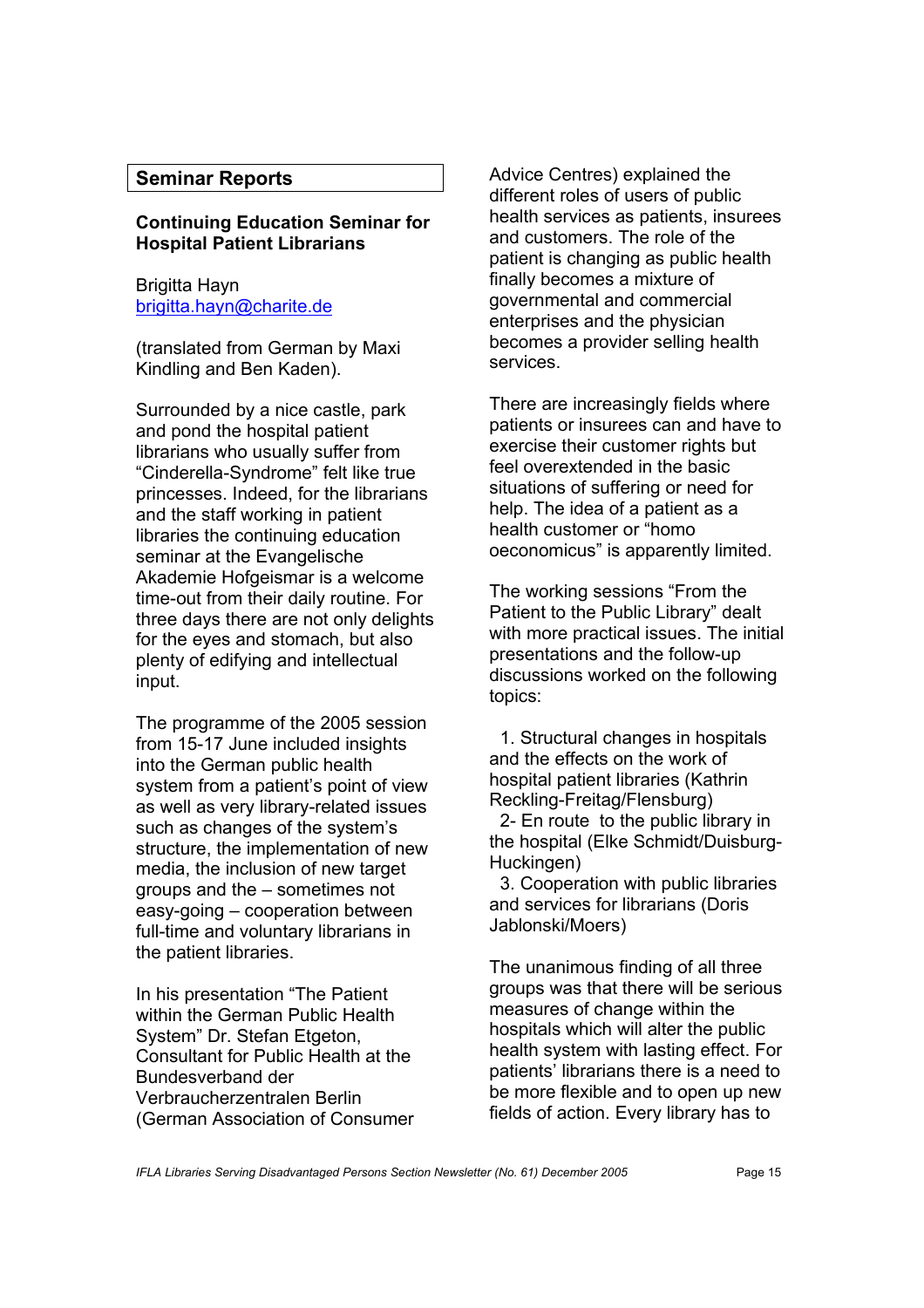decide for its own circumstances whether these new fields can lie within an opening to the public beyond the hospital, within the forced implementation of new media or within a more diverse service. For instance Birgit Schlauß from Munster gave in her excellent and very informative presentation "DVD – opportunities and capabilities within patient libraries" a detailed overview on technical issues, the market structure and thoughts on the usage of this medium in patient libraries.

The topic of the "ageing society" – which includes new medical challenges as well as social – was analysed in Birgit Schlauß' presentation "From the 'Young Old' to the 'Seniors'. In addition Jürgen Seefeldt from Koblenz introduced a recommendation list titled "55plus : new novels for the 'Young Old'". On the final day of the seminar Meinhard Motzko from Bremen presented a discussion between the professional librarians and people involved in voluntary library work. After a short introduction Meinhard Motzko outlined the topics to be discussed within the four working groups:

- What do I expect from my professional/voluntary colleagues?
- What should my professional/voluntary colleagues avoid doing?
- What should my professional/voluntary colleagues continue to do?

There was a lively follow-up discussion. Each group presented its

results to the plenum. It became obvious that there is a gap between the demands and the reality and there are plenty of aspects left for future discussions.

The evaluation of the workshop showed that the organisation and programme were perceived as overwhelmingly positive. The Hofgeismar-sessions are a standing date for most participants, attracting the professionals as well as the voluntary workers. The organizers (German Library Association Section 8, German Association of Protestant Libraries, Borromäusverein and the Association of Specialised Units) will do their best to keep an eye on this aspect for future sessions and try to devise a high-quality programme for both target groups for the next seminar as well.

### oooOooo

## **American Library Association and the 2005 White House Conference on Aging (WHCoA)**

Vibeke Lehmann Vibeke.Lehmann@doc.state.wi.us

## **Background**

The White House Conference on Aging (WHCoA) is a decennial event designed to develop recommendations for the research and action in the field of aging. A wide range of organizations concerned with issues related and the elderly will be sending delegates to this important conference in Washington DC, December 11-14, 2005. The WHCoA Policy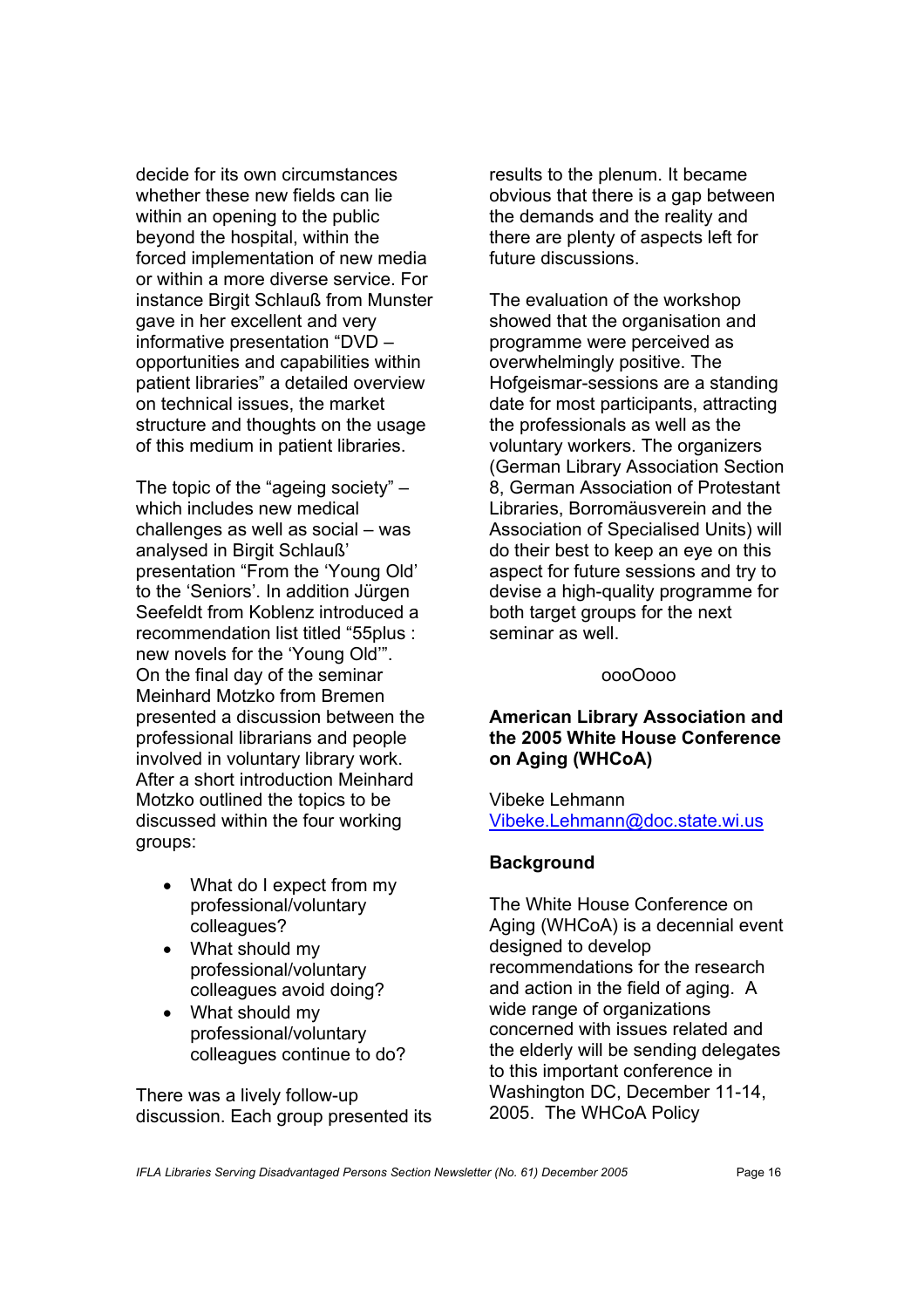Committee has solicited resolutions for consideration by the delegates. Testimony and reports from close to 400 listening sessions, solutions forums, mini-conferences, and other pre-conference events involving more than 125,000 people, as well as unsolicited general input, have been received by the WHCoA. The official WHCoA web site is: <http://www.whcoa.gov>

## **The Role of ALA**

In June 2004, the American Library Association (ALA) began planning for its participation in the WHCoA. Recognizing the significance of this event, a small ALA steering committee was formed and chaired by Allan M. Kleiman, who is also chair of ALA's Library Service to an Aging Population Committee. It was determined that two units of the association would work on the WHCoA project: the Reference and User Services Association (RUSA) and the Office of Literacy and Outreach Services (OLOS).

ALA's WHCoA Steering Committee held numerous meeting and miniconferences and contacted key library leaders who had an interest in this area of library services. The following organizations were represented at a January 2005 meeting in Boston: The US National Commission on Libraries and Information Science (NCLIS), the Institute of Museum and Library Services (IMLS), Friends of Libraries, USA (FOLUSA), Libraries for the Future (LFF), the Association for Library and Information Science Education (ALISE), Senior Services

America, and Chief Officers of State Library Agencies (COSLA). Position papers were developed by various organizations, including the US National Commission on Libraries and Information Science NCLIS. The NCLIS paper is posted at <http://www.nclis.gov/info/WHConfAgi> ngNCLISPositionPaper.pdf.

Following the Boston meeting, the listserv WHCOA-ALA was established, as well as the web site [\(http://cs.ala.org/ra/whitehouse](http://cs.ala.org/ra/whitehouse/)/). The site includes background links to important sites on library service to older adults, aging issues, information on the boomers and the WHCOA web site.

In conjunction with the 2005 ALA conference in Chicago, a pre-WHCoA workshop was held where different groups engaged in developing ALA recommendations for the 6 themes of the WHCoA: Marketplace, Social Engagement, Our Community, Planning Along the Lifespan, Workplace of the Future, and Health & Long Term Living.

It was clear in the group reporting that libraries are interested in being a "player" and "collaborator" and "partner" with other organizations that serve older adults. In addition, it was clear that libraries wanted to be specifically mentioned in legislation as eligible for funding under aging programs (by both federal and local governments).

At the Chicago workshop, these final six (6) recommendations were developed, which the American Library Association will be submitting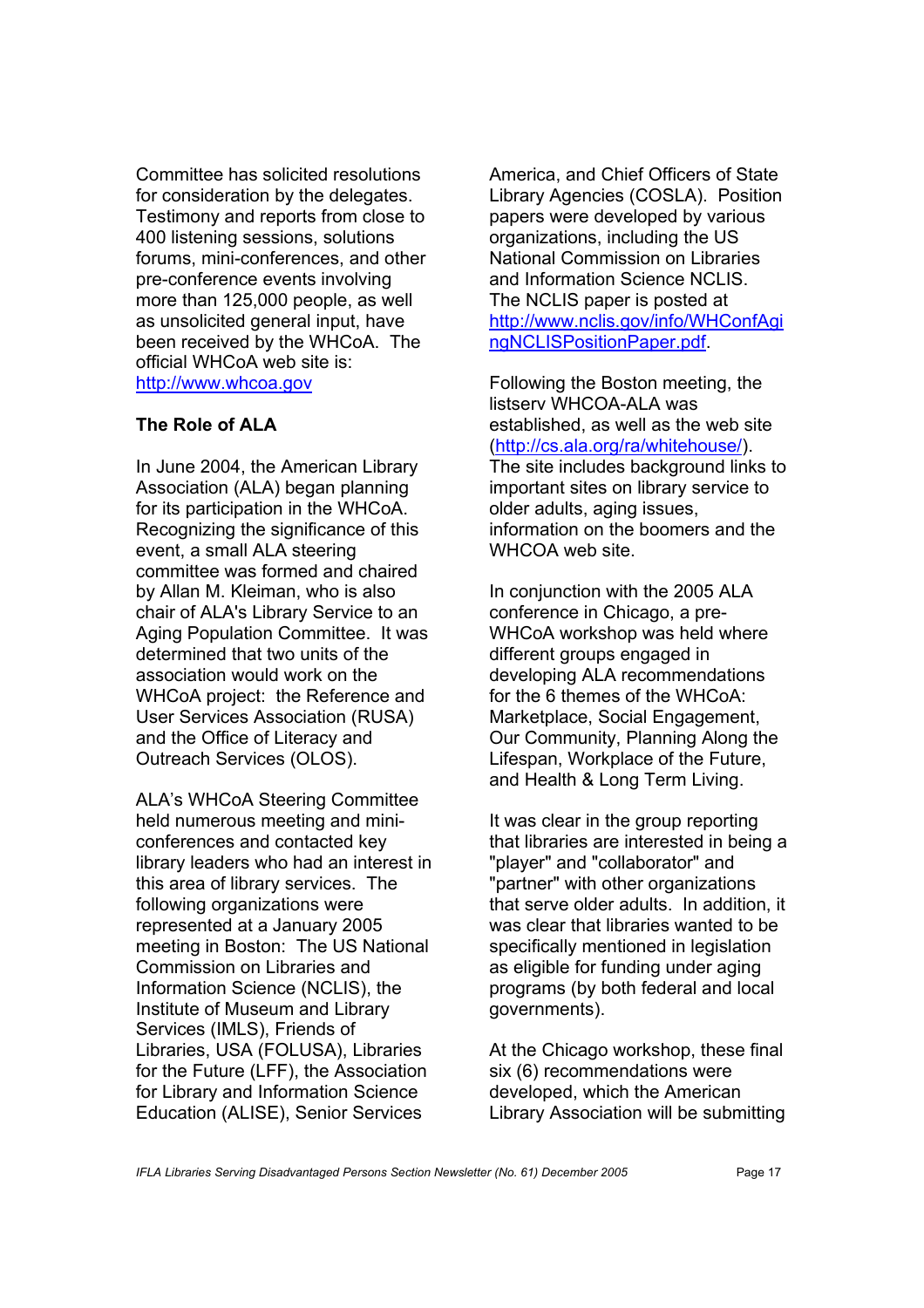to the 2005 White House Conference on Aging:

## **1. Marketplace**

Recommend that: Community agencies, groups, and organizations interested in serving older adults market their products and services in cooperation with their local libraries, state library associations and the American Library Association to reach a wider audience of older adults.

# **2. Social Engagement**

Recommend that: Libraries ALWAYS be part of the collaboration to provide civic engagement opportunities for older adults (including Volunteering) and they be eligible for funding from Aging Organizations and the federal government to do so.

# **3. Planning Along the Lifespan**

Recommend that: Libraries be included and eligible for funding in all projects and programs to be the "community's central information and program forum" and to facilitate the process for all Americans for lifelong learning, consumer & health information, entitlements, and disabilities.

# **4. Health & Long Term Living**

Recommend that: Libraries be eligible for federal funding and be a partner in providing consumer & health information for all Americans.

## **5. Workplace**

Recommend that: Libraries be included in being eligible for funding to retain and hire older workers as well as initiate model programs that

encourage lifelong learning and inter-generational work forces.

## **6. Our Community**

Recommend that: Libraries be included as a "player" eligible for potential funding in all instances that concern older adults.

In addition to the recommendations for the WHCoA, the library community also developed a set of related recommendations for "us" (professional librarians) to work towards better serving older adults. These are:

## **1. Marketplace**

*Recommend that: The American Library Association work with vendors to improve existing and develop new technology for library and information services for seniors* 

## **2. Social Engagement**

*Recommend that: The American Library Association and other organizations develop continuing education and training for library staff on how to work with and serve older adults that includes other disciplines such as, social work, gerontology and geriatrics* 

# **3. Planning Along the Lifespan**

*Recommend that: The American Library Association develop continuing education and training for library staff that address the physical barriers of library facilities (transportation, parking, layout), technology, emotional/ intellectual/physical/financial needs of older adults as we age as well as how we can be advocates for older adults not only in our libraries but*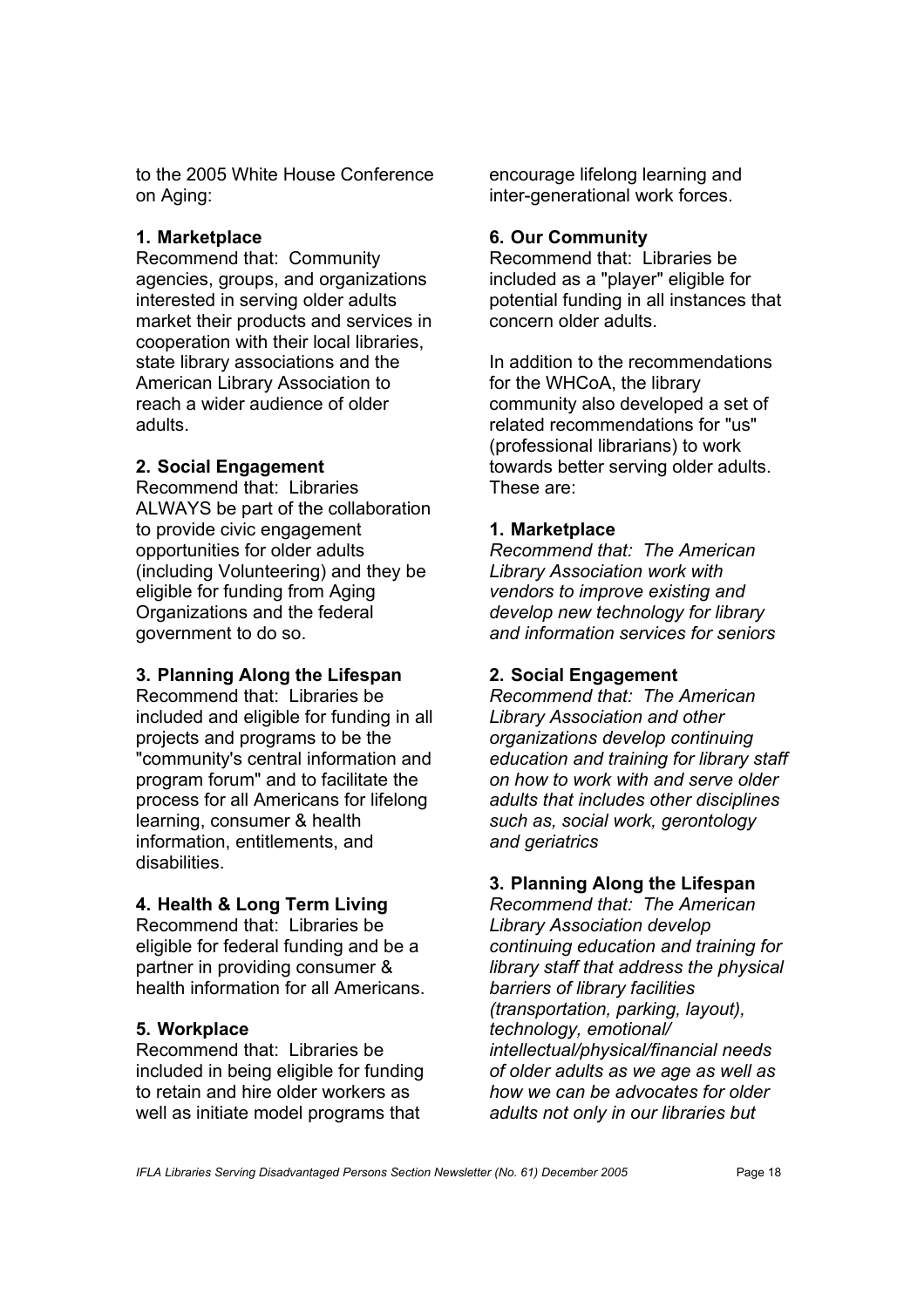*also in the community with other organizations.* 

## **4. Health & Long Term Living**

*Recommend that: The American Library Association encourage libraries to act as catalysts to provide information literacy, materials, programs, technology, training for older adults and their caregivers on issues of health care, consumer health, seniors rights & benefits both in the library and in the community with other groups and organizations.* 

## **5. Workplace**

*Recommend that: The American Library Association work with its membership and appropriate partners in helping to ensure Health Insurance for part-time workers as well as helping to assist in developing incentives for library employers to retain older workers and retirees.* 

## **6. Our Community**

*Recommend that: Libraries solicit partnerships with community agencies, institutions and groups on a local level and have ALA work on this collaboration at a national level to improve library and information services for older adults.* 

Dr. Turock, a past ALA president, addressed to Chicago conference and stressed that "we want to make libraries a part of the national plans for service to our aging society." She concluded her remarks noting that "libraries must play an essential role in the outcomes of the 2005 White House Conference on Aging."

# **IFLA Guidelines**

## *Access to libraries for persons with disabilities*

(IFLA Professional Report No. 89) Birgitta Irvall and Gyda Skat Nielsen. The Hague: IFLA, 2005. 18pp. ISBN 9077897046.

# <http://www.ifla.org/VII/s9/nd1/iflapr->89e.pdf

## oooOooo

## *Designing and building integrated digital library systems: guidelines*

(IFLA Professional Report No. 90)

Bente Dahl Rathje, Margaret McGrory, Carol Pollitt, Paivi Voutilainen under the auspices of the IFLA Libraries for the Blind Section. The Hague: IFLA, 2005. 67pp. ISBN 9077897054.

# <http://www.ifla.org/VII/s31/pub/Profre> p90.pdf

The Guidelines provide libraries for the blind with a broad overview of matters to be considered in planning and implementing an integrated digital library system. While the publication was prepared for libraries for the blind, apart from content dealing with "accessibility" and "copyright and related legal matters" which are particularly relevant to libraries serving print-disabled populations, the Guidelines can be used by any library seeking information about what to consider when implementing an integrated digital library system.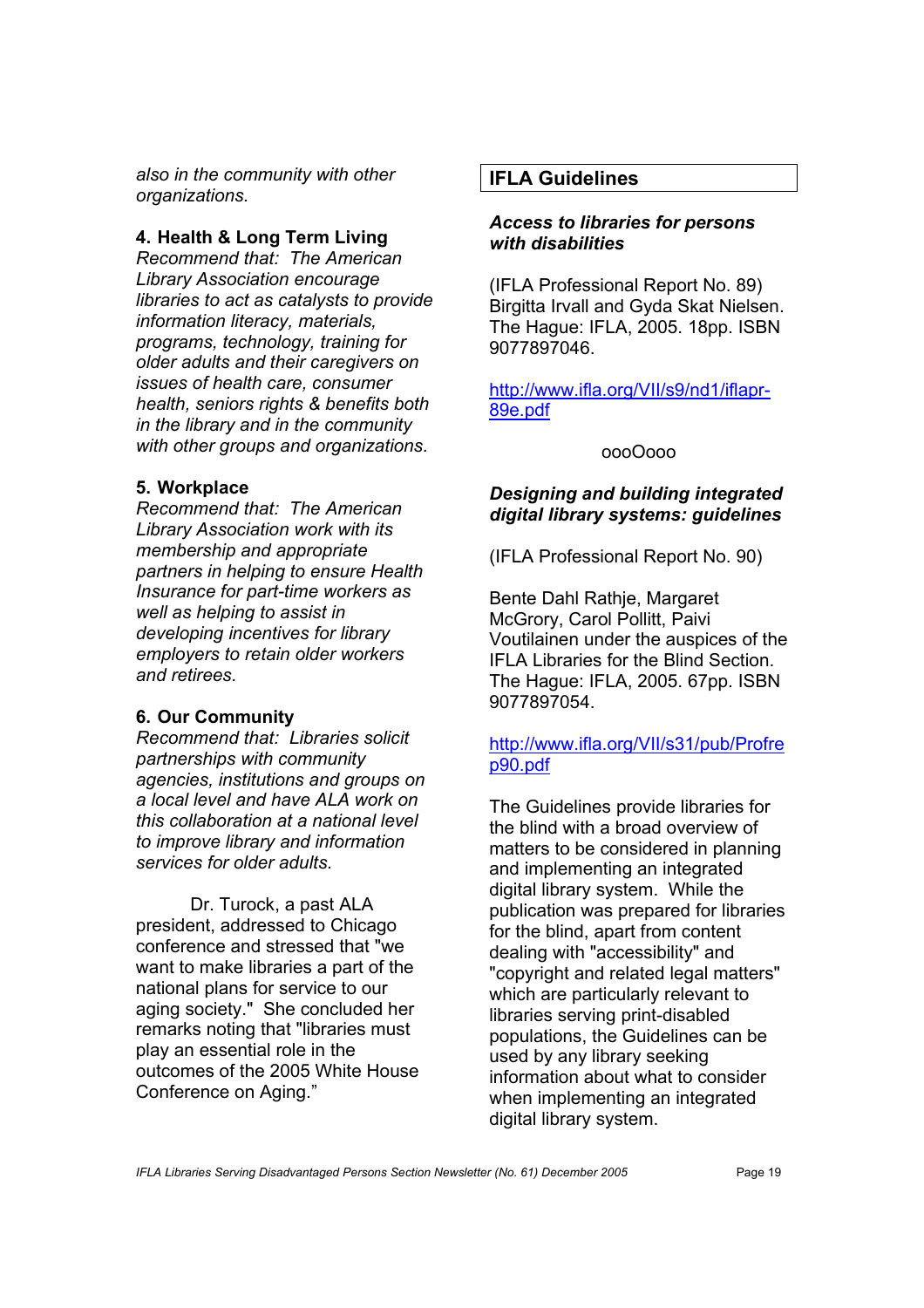## *Richtlinien für das Bibliothekswesen zur Unterstützung von Legasthenikern*

(IFLA Professional Report No. 91)

Gyda Skat Nielsen und Birgitta Irvall unter den Auspizien der Sektion der Bibliotheken für benachteiligte Personen. The Hague: IFLA, 2005. 27pp. ISBN 9077897062. (Translation of the IFLA Professional Report No. 70)

## <http://www.ifla.org/VII/s9/nd1/iflapr->91.pdf

## oooOooo

## *Guidelines for library services to prisoners*

(IFLA Professional Report No. 92)

Vibeke Lehmann and Joanne Locke. The Hague: IFLA, 2005. 24pp. ISBN 9077897070. (Revised version of IFLA Professional Report No. 46)

## <http://www.ifla.org/VII/s9/nd1/iflapr->92.pdf

The purpose of this document, prepared by members of the LSDP Standing Committee, is to provide a tool for the planning, implementation, and evaluation of library services to prisoners. The document is intended to serve as a model guide for the development of national guidelines for prison libraries. It can be easily adapted to reflect local circumstances. At the same time, these international guidelines reflect an acceptable level of library service, which could be achieved in most countries where national and local government policies support the existence of prison libraries. The guidelines represent a tool for planning new libraries and for evaluation of existing libraries. In the absence of any local guidelines or standards, these guidelines can be used.

In addition to being a practical tool for the establishment, operation, and assessment of prison libraries, these guidelines shall serve as a general statement of principle for the fundamental right of prisoners to read, learn, and access information. The guidelines are aimed at librarians, library administrators, prison authorities, legislative and administrative branches of government, and other agencies/authorities that are responsible for administering and funding prison libraries. The publication includes a selective bibliography.

## oooOooo

For more information on ordering these guidelines, see: <http://www.ifla.org/V/pr/index.htm>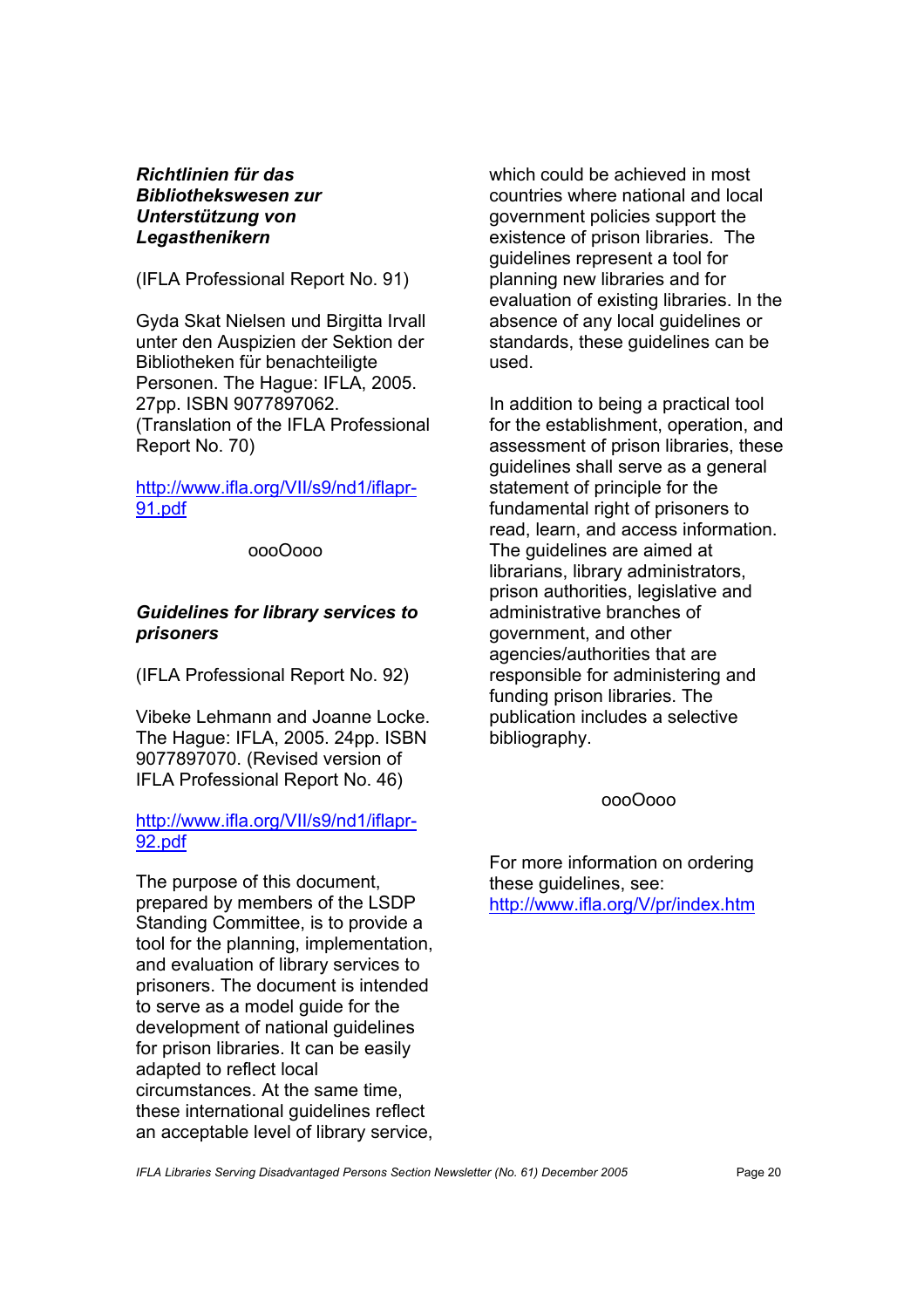## **New Resources**

## **Bibliographies of Children's Books**

## *American Library Association*

Bibliography of Children's Books about the Disability Experience compiled by Patricia Steelman, Senior Selection Librarian, NLS 2005 at

<http://www.ala.org/ala/awardsbucket/> schneideraward/bibliography.htm



*UK Charter Institute of Library and Information Professionals (CILIP) Health Libraries Group* 

## **Healthybooks.org.uk**

Healthybooks, an online bibliography of children's books covering many different health problems, is compiled and edited by Elizabeth Schlenther, a retired school and hospital librarian and is hosted by the Health Libraries Group on the website, www.healthybooks.org.uk/ The site, which has been running for four years, has over 1340 books in more than 40 browser sections covering topics such as AIDS, cancer, asthma, divorce, death, bullying, fostering and many others.

The site has proved to be of great value to librarians, teachers, social workers and health care professionals – all those interested in helping children through their worries and concerns. Both fiction and nonfiction books are included. Excellent reviews in *The School Librarian*, *GP Magazine* and *Books for Keeps*, as well as mentions in other journals, have helped keep the "hit" rates high. Elizabeth Schlenther can be contacted at info@healthybooks.org.uk

oooOooo

## **Libraries and Social Exclusion**

"Breaking barriers: libraries and socially excluded communities" by Annette DeFaveri in *Information for Social Change*, (No. 21, Summer 2005). <http://www.libr.org/ISC/articles/21/9.pdf>

Annette DeFaveri is the national coordinator for the Working Together project and a librarian at the Vancouver Public Library. In this article she describes some of the barriers that keep socially excluded groups from using the library, explores why the barriers exist and looks at possible ways to overcome these barriers.

### oooOooo

### **Contributors**

Anne Gerd Lehn, Brigitta Hayn, Liv-Berit Henschien, Ben Kaden, Vibeke Kallar, Maxi Kindling, Vibeke Lehmann , Anne Gerd Lehn, Mícheál Ó hAodha, Elizabeth Schlenther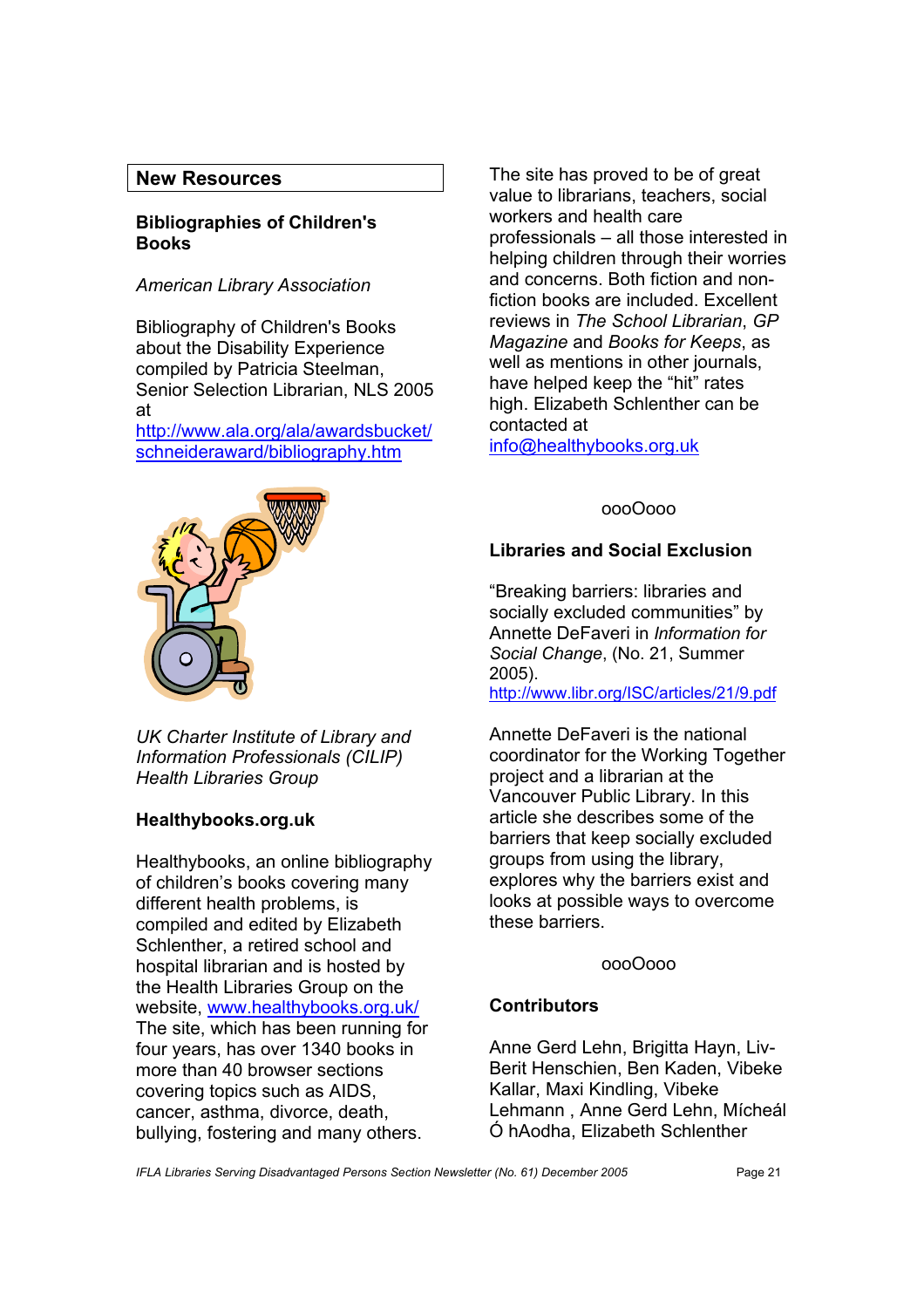# **LSDP Standing Committee 2005/06**

## **Chair and Treasurer**

Joanne Locke Concordia University Department of Education, 7141 Sherbrooke St. West AD 306-2, Montreal, Quebec Canada H4B 1R6 jloke@vax2.concordia.ca

### **Secretary**

Tone Eli Moseid Norwegian Archive, Library and Museum Authority Box 8145 Dep., N-0033 Oslo Norway Tone.Moseid@abm-utvikling.no

## **Information Officer**

Margaret E.S. Forrest University of Dundee School of Nursing & Midwifery Library Forth Avenue Kirkcaldy, Scotland KY2 5YS, UK m.e.s.forrest@dundee.ac.uk

### **Committee Members**

Maria Angela Barlotti Provincia de Ravenna, Servizio Biblioteche Garatoni, 6 48100 Ravenna, Italy abarlotti@mail.provincia.ra.it

Corinne de Munain, Ministère de la Culture et de la **Communication** 182 Rue St. Honoré 75033 Paris Cedex 1, France Corinne.de-munain@culture.gouv.fr

Martin Dowding University of British Columbia School of Library & Archival and Inf. **Studies** 6190 Agronomy Rd. Vancover V6T 1Z3, Canada dowdingm@interchange,ubc.ca

Ramatoulaye Fofana Bibliothèque Publique d'Information 25, rue de Renard 75197 Paris Cedex 04 France fofana@bpi.fr

Dunja Marija Gabriel CLA, National and University Library Hrvatske Bratske Zajednice 4 10 000 Zagreb **Croatia** dgabriel@nsk.hr

Claudie Guerin Hopitaux de Paris 10 rue des Fosses St. Marcel 75005 Paris, France claudie.guerin@sap.aphop-paris.fr

Yu Kikuchi Japan Hospital Patients' Library Association 2227-1 Okura, Machida-shi 195-0062 Tokyo, Japan libraryp@mse.biglobe.ne.jp

Youngsook Lee National Library of Korea San 60-1, Banpo-dong, Secho-gu Seoul Republic of Korea ysooklee@nl.go.kr